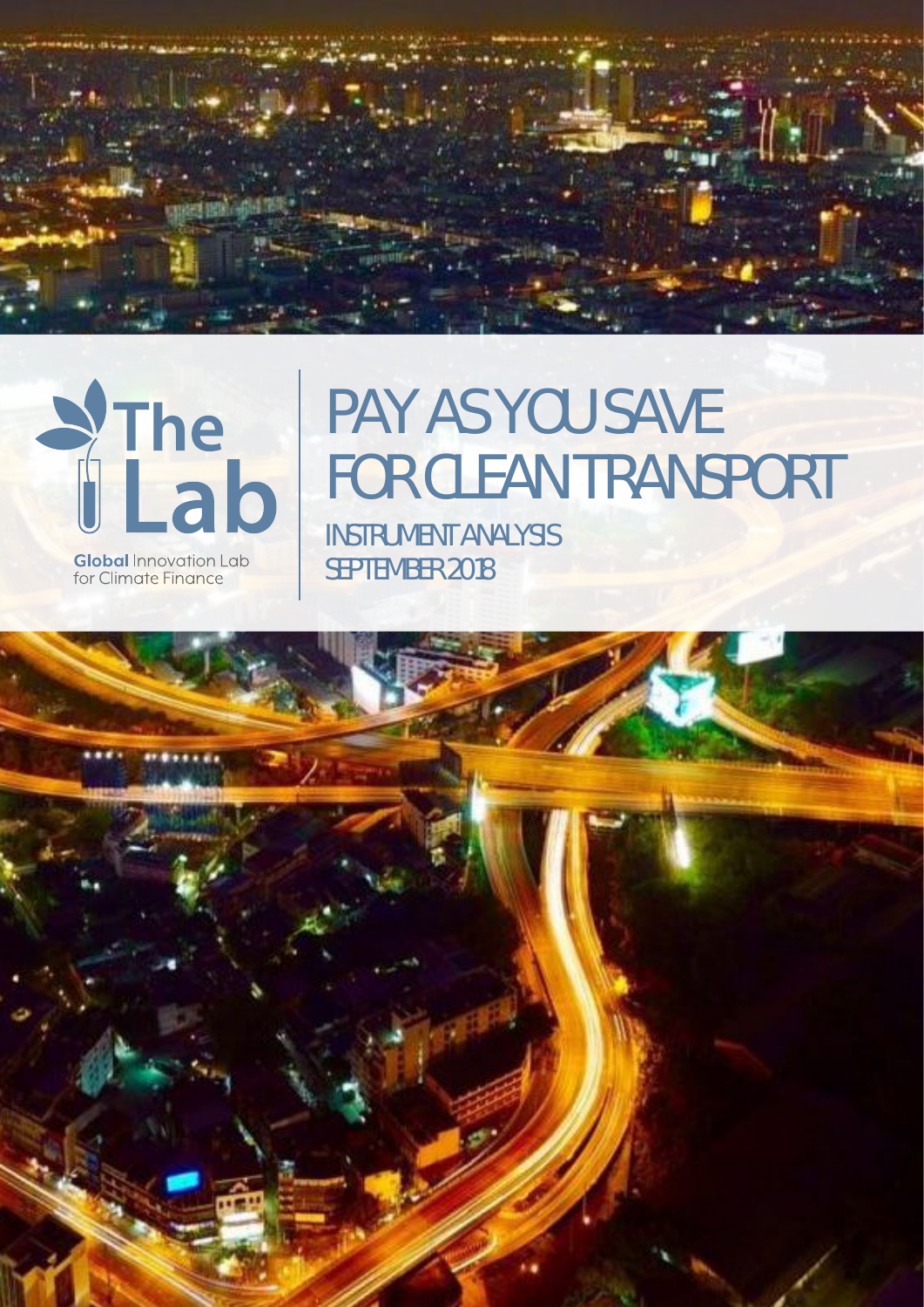## **Pay As You Save for Clean Transport**

*LAB INSTRUMENT ANALYSIS SEPTEMBER 2018*

DESCRIPTION & GOAL — To accelerate the electrification of transport, starting with transit bus fleets in cities.

SECTOR — Transportation

PRIVATE FINANCE TARGET — Commercial debt

#### GEOGRAPHY—

Prospective first applications: Mexico, Chile, South Africa, Jordan Additional candidates: Colombia, Brazil, Uruguay India, Southern Africa, Southeast Asia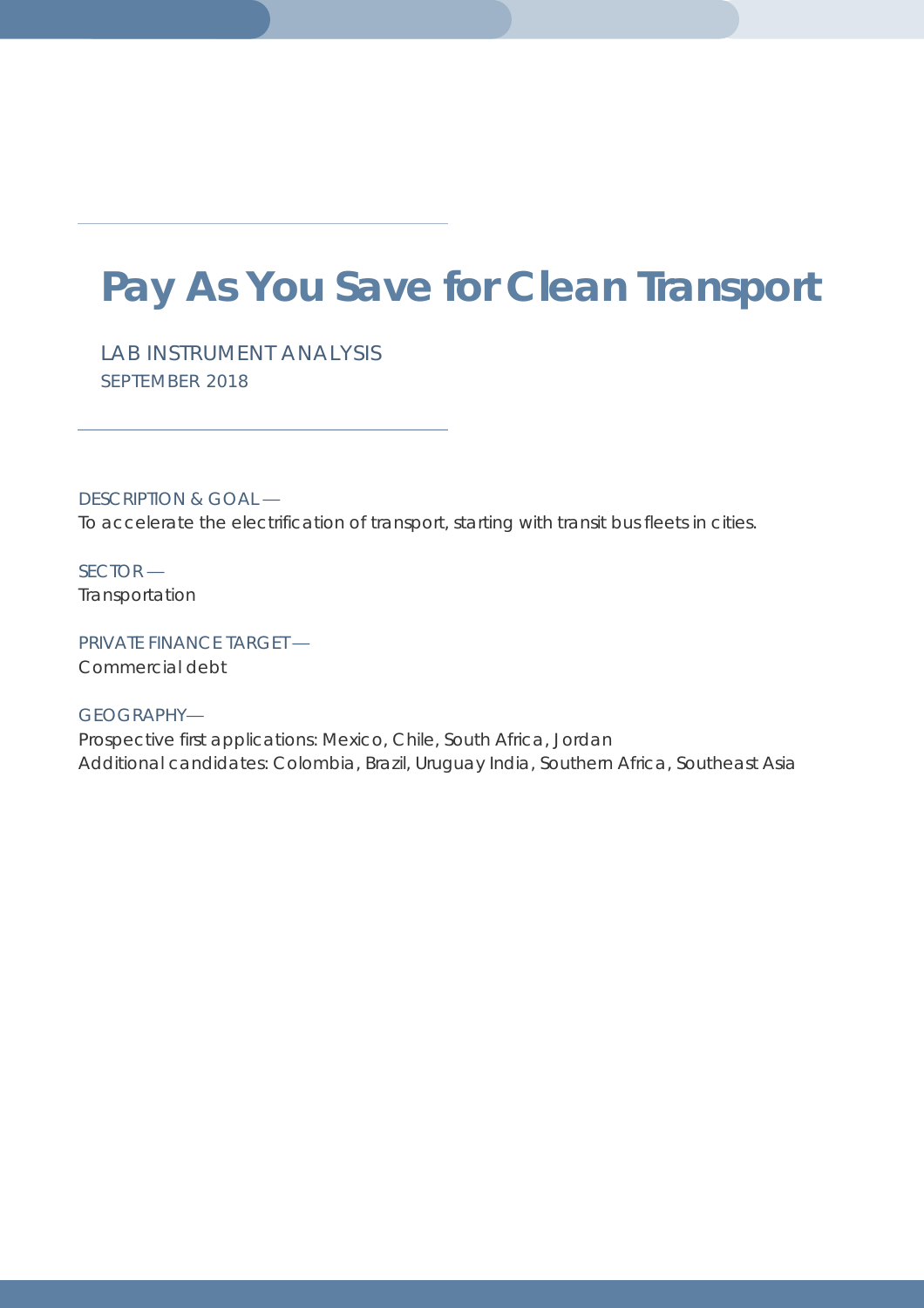The Lab identifies, develops, and launches sustainable finance instruments that can drive billions to a low-carbon economy. It is comprised of three programs: the Global Innovation Lab for Climate Finance, the Brasil Innovation Lab for Climate Finance, and the India Innovation Lab for Green Finance.

#### AUTHORS AND ACKNOWLEDGEMENTS

The authors of this brief are Dario Abramskiehn and Alex Clark.

The authors would also like to acknowledge the following professionals for their cooperation and valued contributions including the proponents Holmes Hummel, Max Toth, Jenna Barron (Clean Energy Works) and Trenton Allen (Sustainable Capital Advisors); creators of the PAYS® concept Harlan Lachman and Paul A. Cillo (Energy Efficiency Institute); and working group members Peter Sweatman (Climate Strategy), Jonathan First (Development Bank of Southern Africa), Ken Locklin (Impax Asset Management), Dan Birns (US State Department), Alfred Helm, Angelina Avgeropoulou (UK-BEIS), Steve Baillie (International Finance Corporation), Andreas Lunding (Green Climate Fund), Lori Kerr (Climate Finance Advisors), Benoit Lefèvre (Inter-American Development Bank), Sebastian Castellanos (World Resources Institute) and Clay Stranger (Rocky Mountain Institute). The authors would like to acknowledge the contribution of key experts Ray Minjares, Michael Nicholas (ICCT), Antonella Tambasco, Vanessa Labadie (MIEM), Michael Neulinger (GIZ), Mike Mulcahy, Bruce Raw, Khanyiselo Kumalo (GreenCape), Aris Moro, Anthony Courreges, Manisha Gulati (C40), Doug Sims (NRDC), Mark Cayce (OECC), Uday Varadarajan (CPI EF), Carlos Mojica, Juan Roberto Paredes (IDB), Orlando Meneses (Enel), Greg Lance (Kandeo), Christophe Assicot, Lasse Ringus (GGGI), Zach Kahn, Lara Zhang (BYD), Jone Orbea (WRI), Pooja Sha, Amir Rama (UKCI), Kelly Blynn (Cadmus), and Philip Skinner (GuarantCo).

The authors would also like to thank Ben Broche, Valerio Micale, Elysha Davila, Maggie Young, Tim Varga, and Angela Woodall for their valued guidance, modeling support, editing, graphics, and feedback throughout the Lab process.

The Lab's programs have been funded by Bloomberg Philanthropies, the David and Lucile Packard Foundation, the German Federal Ministry for the Environment, Nature Conservation, and Nuclear Safety (BMU), the Netherlands Ministry for Foreign Affairs, Oak Foundation, the Rockefeller Foundation, Shakti Sustainable Energy Foundation, the UK Department for Business, Energy & Industrial Strategy, and the U.S. Department of State. [Climate Policy Initiative](https://climatepolicyinitiative.org/) serves as Secretariat and analytical provider.

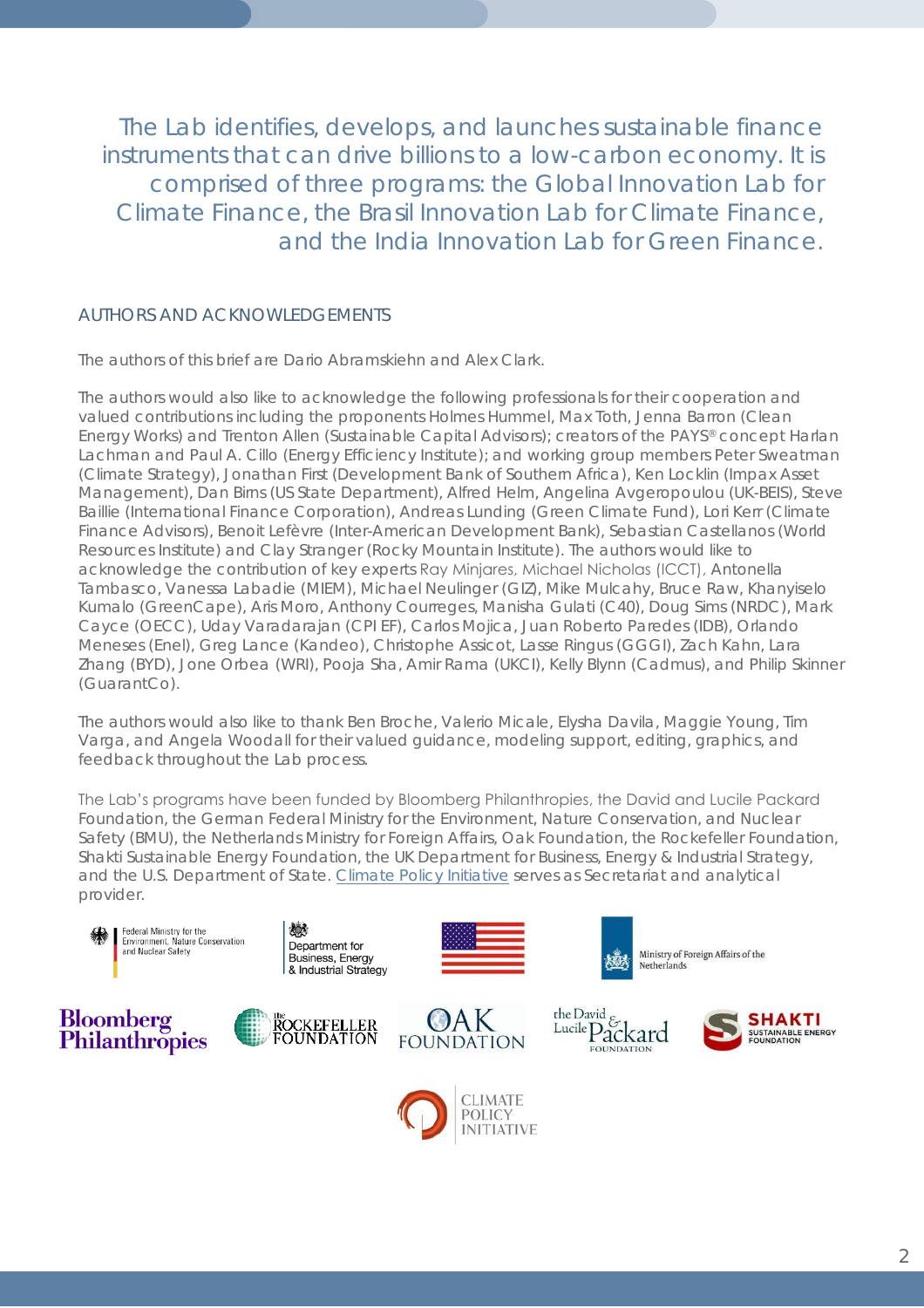#### **1. CONTEXT**

*Electric buses must move from 1% annual market share to 100% in less than a decade, and instruments uniquely available to utilities can capitalize that transition and more.*

**Electrifying transportation at scale is critical to fighting climate change and urban pollution.**  In the context of both near-term Paris Agreement commitments through 2030 and long-term greenhouse gas mitigation paths through the end of the century, rapid electrification is vital to success in every conceivable climate stabilization scenario (Dennis, Colburn and Lazar, 2016; Huizenga, 2016). Mass adoption of electric vehicles (EVs) also contributes to the reduction of harmful urban pollutants that contribute to seven million pollution-related deaths each year and cause nine in ten people around the world to breathe polluted air (WHO, 2018).

**Within the transportation sector, electrification of buses is one of the best places to start.** Relative to other electric vehicles, buses offer high passenger occupancy and utilization rates. Relative to diesel buses, they offer lower maintenance costs, while their electricity usage patterns are regular and predictable. They can often charge during off-peak periods of excess electricity supply, and thus minimize both the cost of electricity and the strain potentially placed on the grid by the presence of other electric vehicles and/or intermittent energy sources. Emissions benefits depend on the source of electricity, but in all but the dirtiest electrical grids, electric buses significantly reduce greenhouse gas emissions, while also mitigating harmful atmospheric pollutants from heavy-duty diesel engines linked to respiratory illnesses and premature death (Minjares, Wagner, and Akbar, 2014).

**In order to meet targets already pledged by leading cities around the world, investment must shift quickly to electric buses.** Dozens of major cities around the world have published targets for decarbonizing public transport by 2030 (see C40 Cities, 2015; CCA Coalition, 2018; Global Covenant of Mayors, 2018). Given the 12-year operating lives of most buses and untenable costs of stranded diesel bus assets, achieving these targets requires switching procurement from diesel to electric buses immediately (McKinsey and C40 Cities, 2017).

**Electric buses are competitive with diesel on a lifecycle basis in many geographies, yet a high upfront cost barrier is expected to persist into the next decade**. Electric buses convert stored energy into power at the wheels over four times more efficiently than equivalent diesel buses (California Air Resources Board, 2018) and thus can generate significant fuel savings across a range of diesel and electricity prices in different markets. However, they have up to 40% higher upfront costs than their diesel competitors – primarily due to the installed cost of batteries and charging infrastructure (BNEF, 2018).

**Utilities can play a key role overcoming this barrier, catalyzing investment on terms that are unique to the industry, and providing a path to ownership for more EVs, starting with transit buses.** Many utilities are struggling in the context of stagnant revenues and changing business models around the world, but they stand to gain significant new electricity sales from deploying EVs, and electric bus fleets are key potential revenue sources in the transportation sector. Utilities can also invest and offer services on competitive terms, and operate highly reliable cost recovery mechanisms. By leveraging these tools, utilities can lower the upfront cost of electric buses, while also providing a pathway to ownership for customers seeking to transition from fossil fuels to clean transport.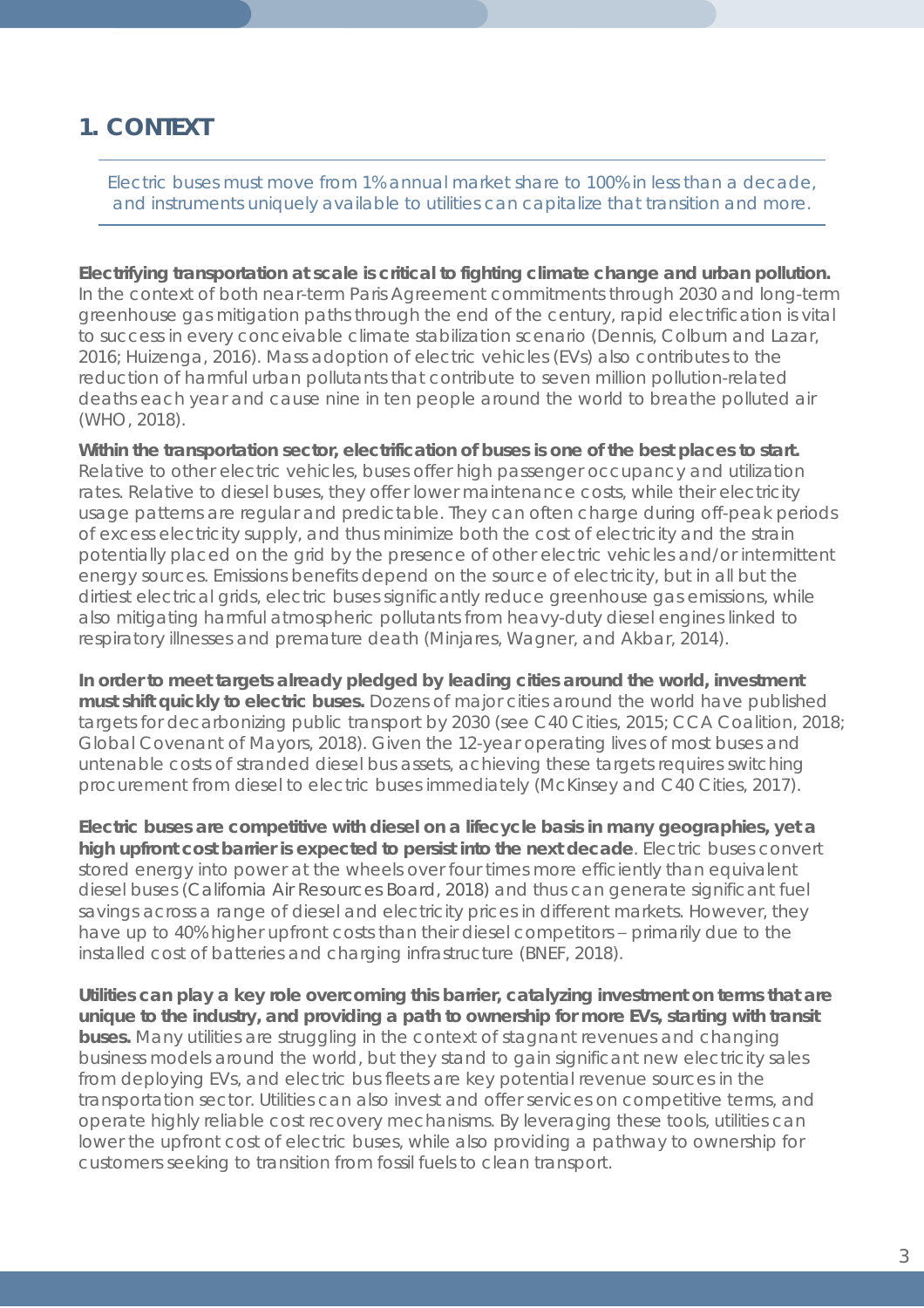## *CONCEPT*

#### **2. INSTRUMENT MECHANICS**

*PAYS for Clean Transport accelerates clean transit in cities by lowering the upfront costs of electric buses through a Pay As You Save mechanism where the utility invests in batteries and charging stations, and recovers costs through a charge on the bus service provider's electric bill that is less than the estimated savings.* 

**Pay As You Save (PAYS®) 1 is an existing, proven financing approach** that has been implemented previously by utilities to increase investment in a range of climate-relevant solutions. <sup>2</sup> PAYS has **consistently overcome the primary barriers to investment that are now facing electric buses** -- high upfront costs and limited access to finance for customers unqualified or unwilling to take on more debt for new equipment.

In a basic transaction that applies *PAYS to clean transport*, there are several key stakeholders<sup>3</sup> :

- **Utility** supplies electricity; holds direct relationship with bus service provider;
- **Bus service provider (BSP)** purchases and/or operates buses, often a municipal transit agency;
- **Electric bus manufacturer**  sells buses, including batteries, and charging equipment;
- **Capital provider(s)** provides debt finance to the utility, if required.



*Figure 1 - PAYS for Clean Transport instrument mechanics*

 $\overline{a}$ 

<sup>1</sup> Pay As You Save® (PAYS®) is a registered trademark in the United States of Energy Efficiency Institute (EEI). Co-Principals Harlan Lachman and Paul A. Cillo created the PAYS system between 1998 - 1999, The trademark applies within the U.S. Aspects of EEI's PAYS system [have been applied by Energy Efficiency Services Ltd.](https://d2oc0ihd6a5bt.cloudfront.net/wp-content/uploads/sites/837/2017/06/04-Success-Story-Scaling-Up-Energy-Efficiency-An-Indian-Experience.pdf) (EESL) in India, to finance energy efficiency upgrades including LED lightbulbs, street lights, fans, and water and sewage pumps.

<sup>&</sup>lt;sup>2</sup> See, for example, Ouachita Electric Cooperative's [HELP PAYS](https://www.oecc.com/help)® program and the Town of Windsor's [Windsor Efficiency PAYS](https://www.townofwindsor.com/819/Windsor-Efficiency-PAYS)® [program.](https://www.townofwindsor.com/819/Windsor-Efficiency-PAYS) See Annex 7.2 for a full list of relevant PAYS programs.

<sup>3</sup> See Section 4, "Implementation Pathway and Replication".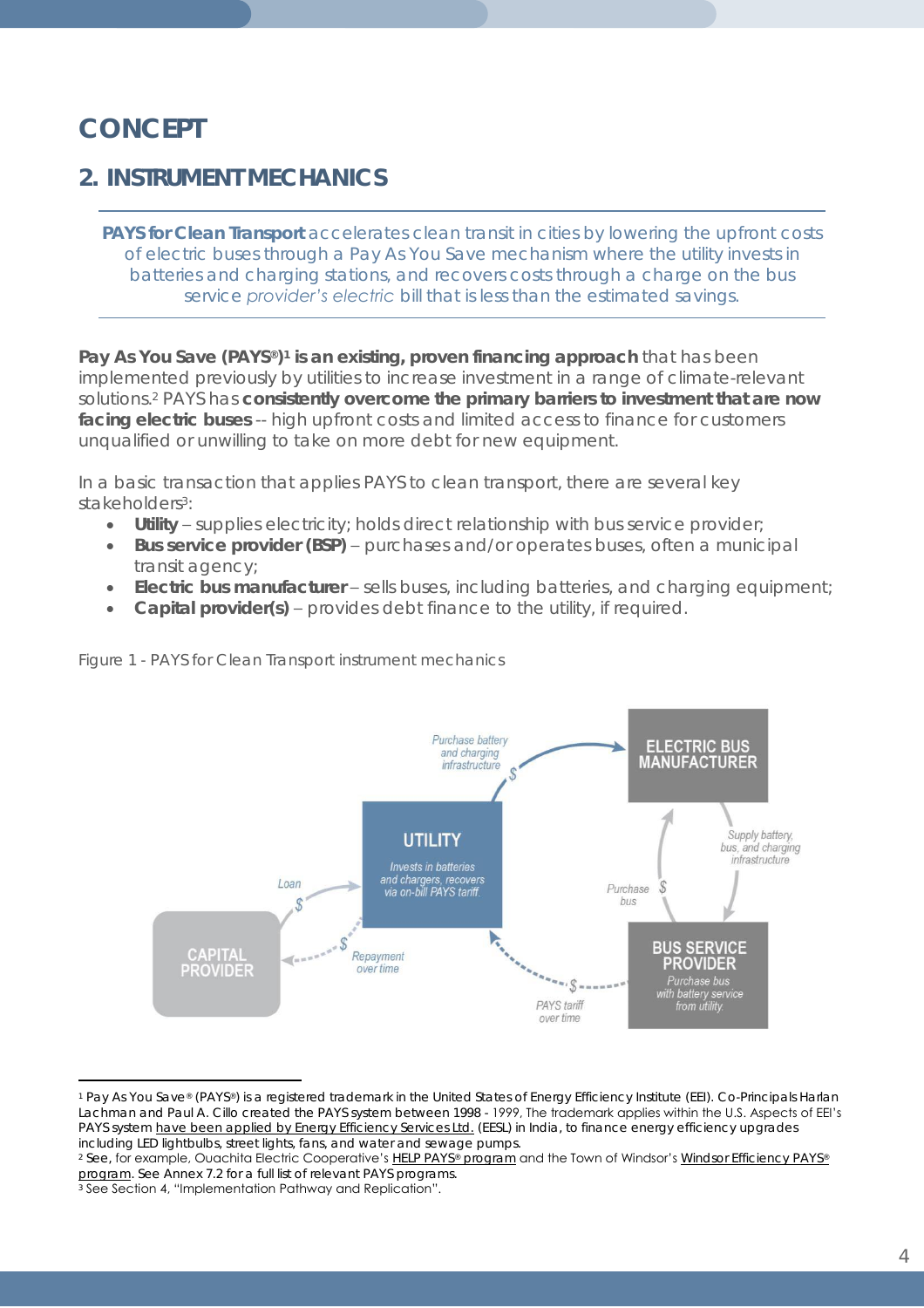#### 2.1 PAYS TRANSACTION PATH FOR TRANSIT BUSES

The **utility** and **BSP** initially agree to terms-of-service that allow the utility to pay for the primary components of the incremental upfront costs of electric buses – namely batteries and charging stations – and recover its costs over time through a tariffed, fixed charge on the BSP's regular monthly electric bill – the PAYS Program Services charge ("PAYS charge").

The PAYS tariff is designed to ensure that (1) the operating costs of an electric bus will be less than the estimated operating costs of an equivalent diesel bus<sup>4</sup>; and (2) the utility will fully recover its investment cost within the warrantied period of the battery and charging equipment, subject to the restriction in (1). The utility is protected from technology risk by the manufacturer's equipment warranty, and its investment is both cost-effective and secure, with the ability to disconnect service in the case of non-payment. The BSP is required only to ensure it pays its electricity bills, facing no additional liability.<sup>5</sup>

Once the tariff is in place, the utility can leverage external debt lent against its balance sheet to pay for the cost of electric bus batteries and charging infrastructure. This allows the **BSP** to obtain new electric buses from a **manufacturer debt-free with an off-the books investment**, paying roughly the same upfront cost as it would for equivalent diesel buses. If the upfront cost is still higher than diesel, the remaining fraction of the gap is met with grant funding from the **concessional capital provider** or utility incentives.

The **utility** recovers its investment costs (including its cost of capital) from the **BSP** via the PAYS charge on its monthly electric bills, and once those costs are recovered, the **BSP** gains ownership of the battery and charger assets.

#### 2.2 BENEFITS OF PAYS AND ENGAGEMENT CRITERIA

*Table 1 - Benefits of the PAYS approach for each stakeholder and criteria for engagement*

| <b>Stakeholder</b>             | Key benefits of PAYS involvement for stakeholder                                                                                                                                                                                                                                                                                                                                                                                       | Criteria for<br>Engagement                                                                                                                                              |
|--------------------------------|----------------------------------------------------------------------------------------------------------------------------------------------------------------------------------------------------------------------------------------------------------------------------------------------------------------------------------------------------------------------------------------------------------------------------------------|-------------------------------------------------------------------------------------------------------------------------------------------------------------------------|
| <b>Bus service</b><br>provider | Accelerates bus fleet electrification<br>$\bullet$<br>Unchanged capital expenditure vs. diesel buses<br>$\bullet$<br>and immediate operational savings<br>Upfront capital expenditure on batteries and<br>charging infrastructure moved from balance<br>sheet debt to a lower monthly operating expense<br>with no liability<br>No additional financial liability (unlike a loan or<br>۰<br>lease) on BSP's balance sheet <sup>6</sup> | Private or public BSPs or<br>operators, with reliable utility-<br>bill repayment record.                                                                                |
| Utility                        | Secure on-bill payment with the ability to treat<br>۰<br>unpaid bills similarly to other services, including<br>disconnection of service in case of non-payment<br>of electricity bills, yielding exceptionally high cost<br>recovery rates <sup>7</sup>                                                                                                                                                                               | For debt-financed<br>transactions lent against<br>utility balance sheets, any<br>utility that is solvent and<br>creditworthy may offer a<br>PAYS tariff to BSPs. Future |

 $\overline{a}$ <sup>4</sup> In the PAYS system, this is based upon current and expected future rates for diesel and electricity.

<sup>5</sup> The BSP is assumed to be willing to meet upfront costs equivalent to those of a diesel bus. If the cost of an electric bus without batteries or charging infrastructure is below that of a diesel bus, the BSP makes up the difference. If, due to the constraints on the tariff design, the utility cannot cost-effectively capitalize the full cost of the battery and charger, *and* the BSP is unwilling to meet the remaining costs, concessional capital or grant support is introduced to bring down financing costs, or close remaining funding gaps, respectively.

<sup>6</sup> Accounting standards to be formally adopted in 2019 will require that previously off-balance sheet leases be treated as onbalance sheet, strengthening the case for PAYS. See Deloitte's [guide to IFRS 16.](https://www2.deloitte.com/gu/en/pages/audit/articles/a-guide-to-IFRS-16.html)

<sup>7</sup> Expert interviews.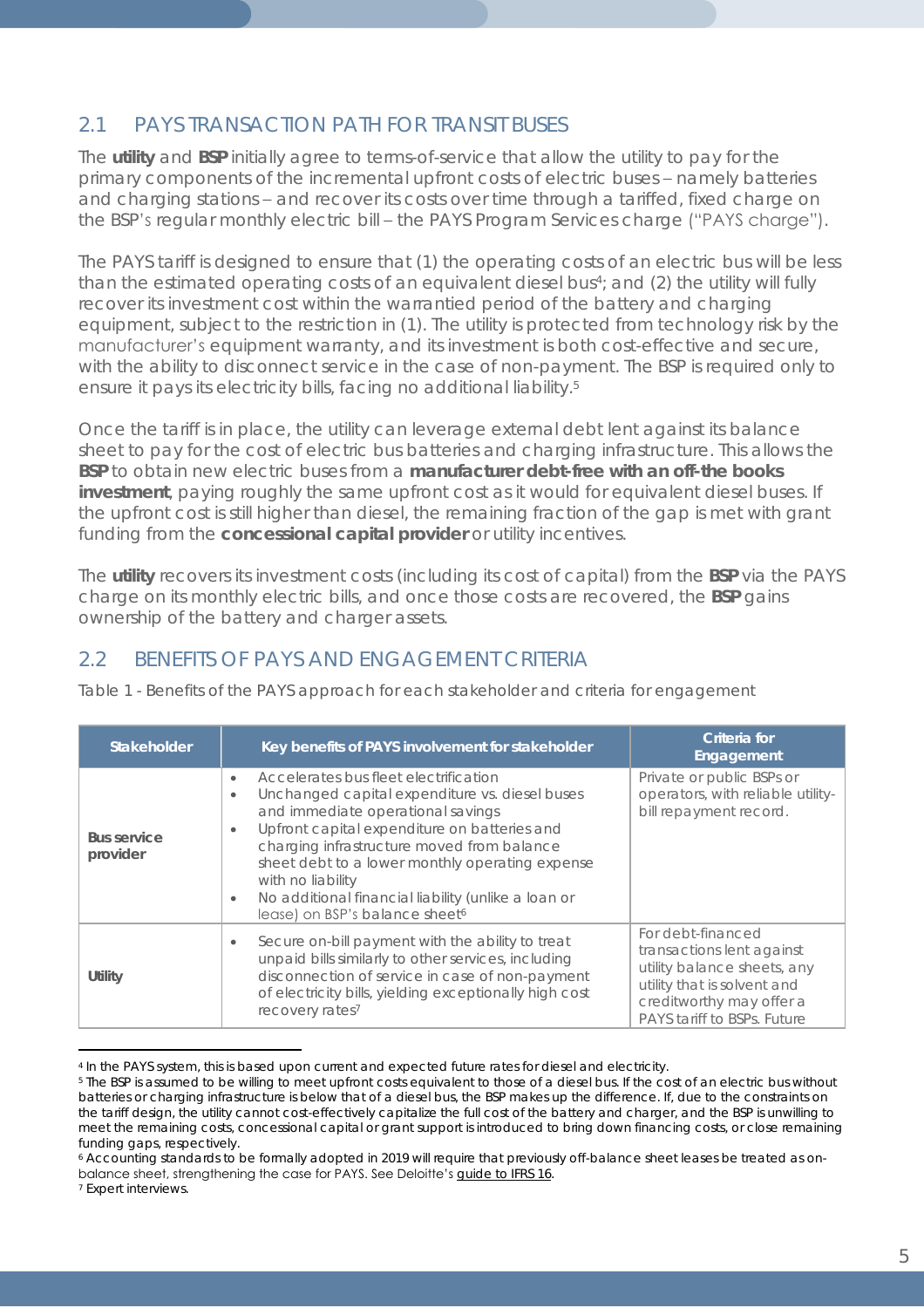|                            | Leverages a stronger balance sheet and access<br>$\bullet$<br>to affordable capital (relative to BSPs)<br>Achieves cost recovery for deployed capital<br>$\bullet$<br>within warranty period of the equipment<br>(eliminating exposure to real or perceived<br>technology risk)<br>Significant additional revenue from electricity<br>sales to BSPs as a result of PAYS <sup>8</sup>                             | iterations will be able to<br>accommodate insolvent<br>utilities. <sup>9</sup>                                                               |
|----------------------------|------------------------------------------------------------------------------------------------------------------------------------------------------------------------------------------------------------------------------------------------------------------------------------------------------------------------------------------------------------------------------------------------------------------|----------------------------------------------------------------------------------------------------------------------------------------------|
| Capital<br>provider        | Access to a more creditworthy counterparty (the<br>$\bullet$<br>utility), and insulation from balance sheet of<br>ultimate payer (the BSP)<br>Benefits from improved allocation of technology<br>$\bullet$<br>risk for batteries and chargers, which may have<br>kept other lenders from entering the market<br>Gains exposure to an important growth industry<br>$\bullet$<br>(EVs and charging infrastructure) | Any source of debt capital<br>can be tapped by the utility<br>for PAYS investments.                                                          |
| <b>Bus</b><br>manufacturer | Increased product sales in new markets where<br>$\bullet$<br>upfront costs would otherwise have prevented<br>sales<br>Experience and expertise in new markets, and<br>ongoing business relationships                                                                                                                                                                                                             | Product meets BSP needs<br>and battery & charger have<br>warranty periods long<br>enough for the utility to<br>completely recover its costs. |

## **3. INNOVATION**

*PAYS applies an approach already proven in other sectors to overcome the biggest barriers to electric bus deployment at scale – high upfront costs, high financing costs, inefficient allocation of technology risk, and inefficient use of public subsidies.* 

#### 3.1 THE UPFRONT COST DILEMMA: ADDRESSING BARRIERS TO ELECTRIC BUS PROCUREMENT

**PAYS for Clean Transport overcomes major barriers to electric bus procurement in developing countries** including the high upfront cost of electric buses relative to diesel; high financing costs for clean transit investments; a lack of engagement with utilities in electrifying transport; and partial allocation of technology risks for electric drivetrain and charging technology to capital providers (instead of manufacturers).

**PAYS also addresses barriers to achieving scale in deploying electric buses**, including vastly reduced reliance on subsidies and grants to finance the higher upfront costs; quantification of non-financial benefits of electric buses; and other obstacles to widespread adoption (See Table 2).

 $\overline{a}$ <sup>8</sup> This varies by geography and market conditions, but can be estimated conservatively at US\$ 250,000 per bus. See Section 5.1 "Quantitative Modelling."

<sup>9</sup> See Section 5.3, "Private Finance Mobilization and Replication Potential."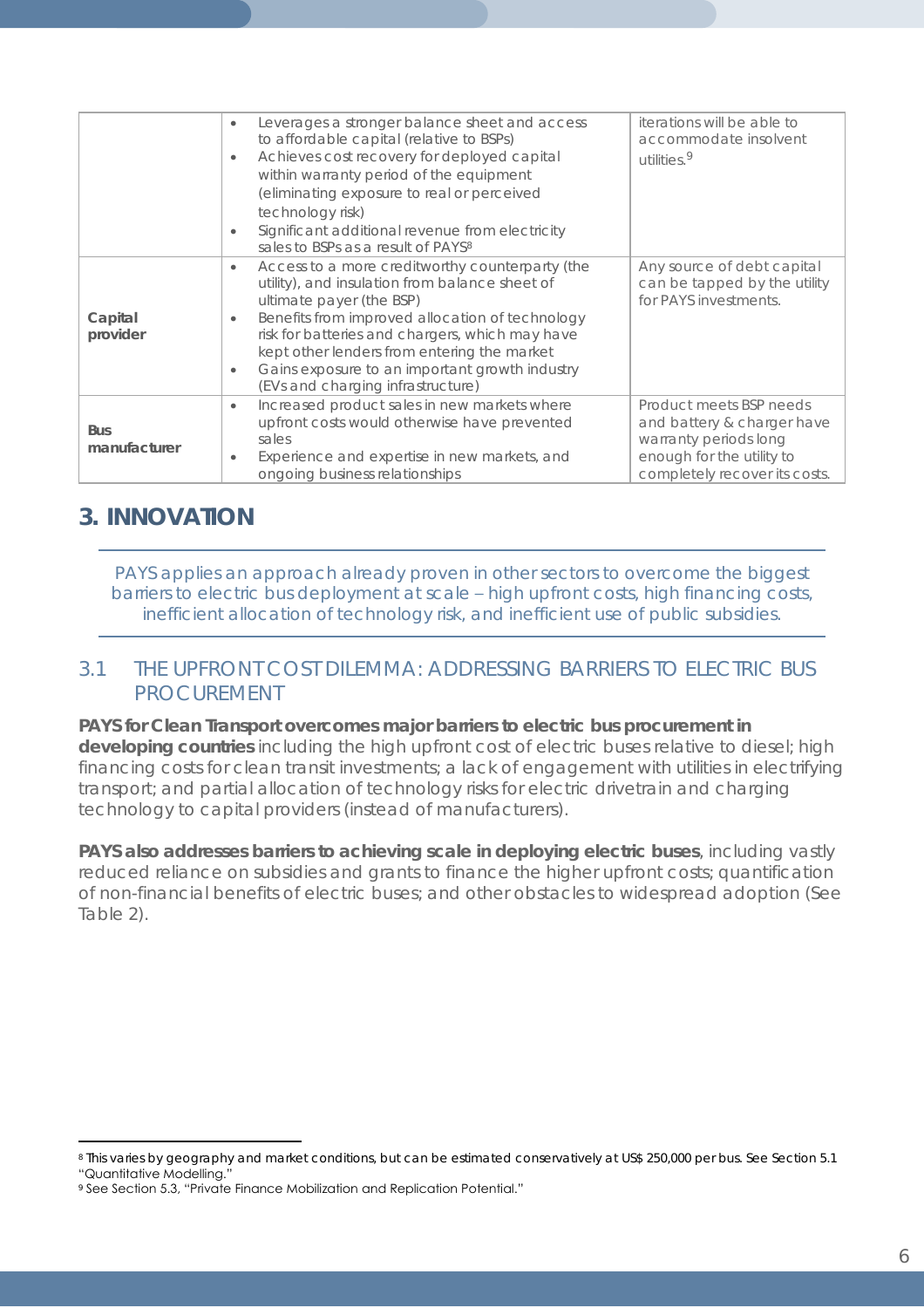*Table 2 - Barriers to transit bus electrification and how PAYS for Clean Transport addresses them*

| <b>Barrier</b>                                                                                 | Explanation                                                                                                                                                                                                                                                                        | How PAYS addresses this barrier                                                                                                                                                                                                                                                                                                                                                                                                                                                                                                                                                   |
|------------------------------------------------------------------------------------------------|------------------------------------------------------------------------------------------------------------------------------------------------------------------------------------------------------------------------------------------------------------------------------------|-----------------------------------------------------------------------------------------------------------------------------------------------------------------------------------------------------------------------------------------------------------------------------------------------------------------------------------------------------------------------------------------------------------------------------------------------------------------------------------------------------------------------------------------------------------------------------------|
| High upfront<br>costs relative to<br>diesel                                                    | Electric buses initially cost more<br>than diesel buses, due to battery<br>and charging infrastructure costs.<br>Procurement regulations often<br>prioritize options with lowest<br>upfront cost. Grants or subsidies<br>are typically required to meet<br>these additional costs. | Utility purchases battery and charging infrastructure<br>(with internal or external capital), reducing upfront<br>costs relative to diesel buses. Investment is<br>recovered through PAYS tariff, which puts a PAYS<br>charge on BSP's electricity bill. Once utility costs are<br>fully recovered, assets pass into BSP's ownership.                                                                                                                                                                                                                                             |
| High financing<br>costs or lack of<br>access to<br>finance for<br>clean transit<br>investments | BSPs (private and public) can<br>face challenges in accessing<br>low-cost financing owing to poor<br>or non-existent credit ratings,<br>unsustainable business models,<br>and low-cost recovery ratios.                                                                            | BSPs do not need to be creditworthy. In addition,<br>electricity bill payments to the utility are operating<br>expenses and not debt, separate from the utility's<br>obligations to capital provider.<br>By lending to a utility, the capital provider reduces<br>risk exposure and can provide financing on better<br>terms. The utility's cost recovery mechanism is more<br>secure than a standard loan or lease to a BSP<br>because of the utility's ability to treat unpaid<br>electricity bills similarly to any other service,<br>including disconnection for non-payment. |
| Lack of<br>scalability of<br>electric bus<br>purchase<br>programs                              | Achieving scale is capital-<br>intensive. BSPs are often weakly<br>profitable or loss-making, with<br>little investment capital. Public<br>bus providers depend on budget<br>allocations from city<br>governments.                                                                 | Utilities can access capital internally (investment<br>capital) or externally (debt) at lower cost, as a<br>routine operation. PAYS leverages utilities' access to<br>finance to facilitate scalability.                                                                                                                                                                                                                                                                                                                                                                          |
| Lack of utility<br>engagement in<br>transport<br>electrification                               | Despite convergent interests in<br>clean transit, utilities and BSPs<br>remain largely uncoordinated on<br>electrification.                                                                                                                                                        | PAYS builds stronger relationships between utilities<br>and bus service providers and facilitates utility<br>expansion into the clean transport market.                                                                                                                                                                                                                                                                                                                                                                                                                           |
| Reliance on<br>subsidies and<br>grant funding to<br>incentivize<br>electric bus<br>purchases   | Incremental cost of electric<br>buses is usually met with subsidies<br>or grants - limited in scale,<br>politically controversial, and an<br>inefficient use of public<br>resources.                                                                                               | PAYS accelerates the path to commercial viability.<br>Some grant funding or utility incentives may be<br>required initially to meet any incremental costs that<br>cannot be recovered through a PAYS tariff, but<br>would diminish over time as battery costs decline.<br>Subsidies or grant requirements would be a fraction<br>of what would otherwise be needed to catalyze<br>electric bus purchases. <sup>10</sup>                                                                                                                                                           |

Electric bus adoption rates are far below what is needed to meet 2030 transport decarbonization targets. The PAYS mechanism, tried-and-tested in accelerating energy efficiency upgrades in buildings, effectively addresses the key barriers to accelerating the shift to clean transport.

#### 3.2 PRIOR APPLICATIONS OF PAYS AND ALTERNATIVE APPROACHES TO FINANCING CLEAN TRANSPORT

#### 3.2.1 PRIOR APPLICATIONS OF PAYS

PAYS has been implemented in other climate-relevant sectors to overcome barriers to investment now faced by electric buses. Implementation to date in the U.S. and India has focused predominantly on energy efficiency, solar water heating, and water efficiency. The eight PAYS programs examined by the Lab Secretariat have achieved a steady transition

 $\overline{a}$ 10 See comparison of grant support required for electric buses with and without PAYS in Annex 7.6.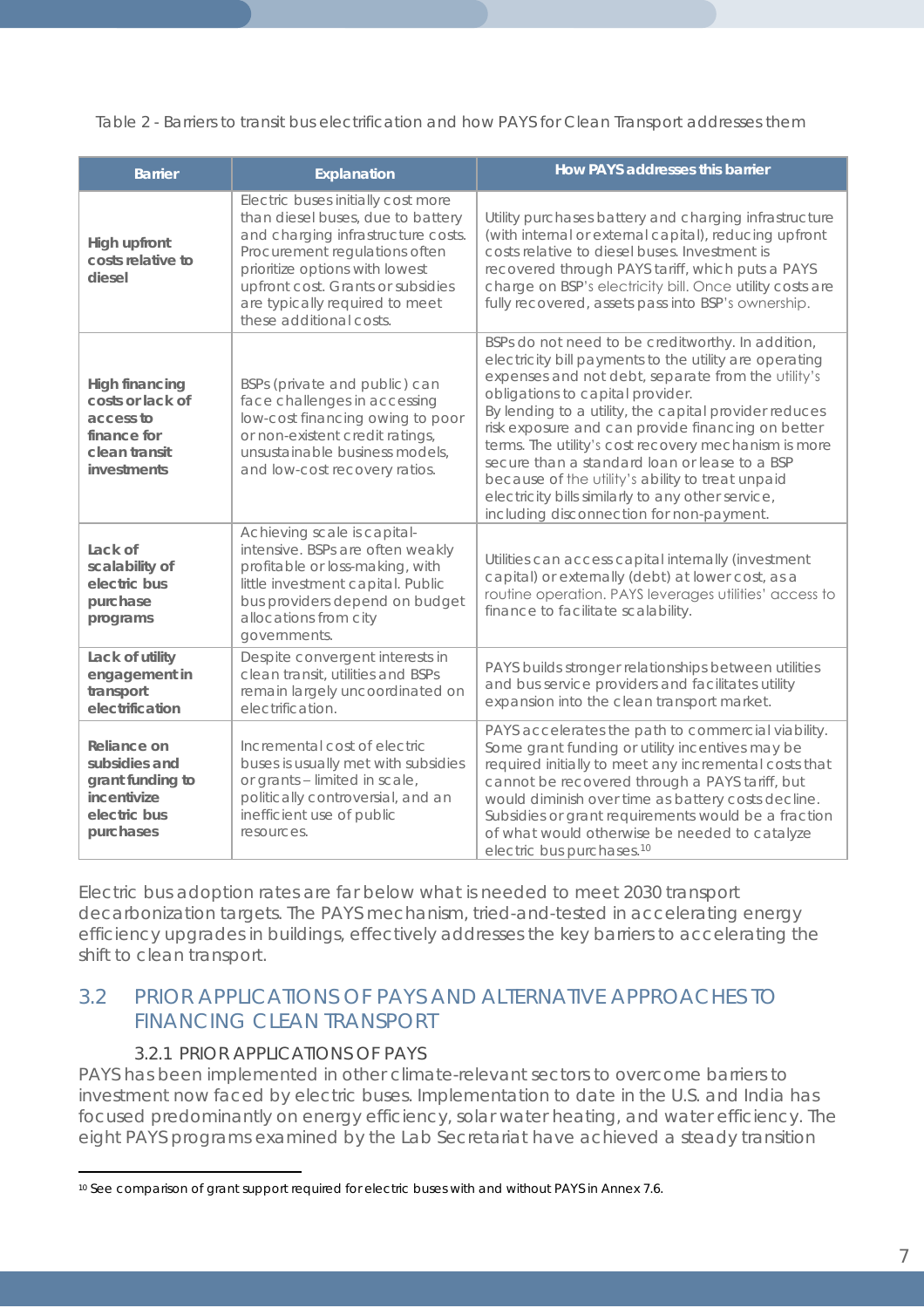from concessional capital to commercial capital, moving from ratepayer funds and internal utility financing (using operating revenues) to market loans priced against utility balance sheets.

#### 3.2.2 EXISTING ELECTRIC BUS FINANCING APPROACHES

**The Lab Secretariat examined thirty-two electric vehicle financing programs, finding that the most consistent barrier to both execution and scale of these projects is upfront cost.** Existing electric bus procurement programs outside China (home to 99% of the current global electric bus fleet) are concentrated in Latin America (Chile, Mexico, Colombia, Uruguay) and South Asia (India, Sri Lanka, Vietnam), with additional projects under way in Egypt, Jordan, and Georgia. These projects have seldom deployed capital on commercial terms; most of the two dozen cases in leading cities reported by the Financing for Sustainable Cities Initiative have been dependent on grants and concessional loans.<sup>11</sup> Upfront costs are a consistent barrier to these projects' execution, and even when parties are willing to meet upfront costs for project execution, capital constraints heavily restrict scalability. Further, aside from minor rebate programs, utility capital resources are not currently being used to leverage investment in electric buses.<sup>12</sup>

**An alternative financing approach that is gaining some momentum is battery leasing, however, this approach requires BSPs to assume long-term liabilities.** The BSP leases batteries from a separate entity that owns them. This in turn requires sufficiently large pools of high-risk capital to finance the leasing entity, assume the costs of underwriting and complete due diligence on the BSP, which is, in most contexts, is unlikely to be deemed a strongly creditworthy counterparty. Leasing also places long-term liabilities on the BSP's balance sheet, whereas there is no such liability under a PAYS transaction since the utility is repaid directly through the BSP's electricity bill as an operating expense. Leasing is also relatively unattractive to larger entities with access to capital markets, being typically more expensive than other loan products. See Annex 7.3 for further detail on differentiating PAYS from leasing, as well as other financing options.

#### 3.3 CHALLENGES TO INSTRUMENT SUCCESS

 $\overline{a}$ 

The most important potential risks in a PAYS transaction, and options for mitigating them are detailed in Table 3. See Annex 7.4 for additional discussion on risks.

| Challenge                                                                                                                                                                                                          | Description                                                                                                                                                                                                                                                                                        | <b>Mitigation Strategy</b>                                                                                                                                                                                                                                                                                                                                                     |
|--------------------------------------------------------------------------------------------------------------------------------------------------------------------------------------------------------------------|----------------------------------------------------------------------------------------------------------------------------------------------------------------------------------------------------------------------------------------------------------------------------------------------------|--------------------------------------------------------------------------------------------------------------------------------------------------------------------------------------------------------------------------------------------------------------------------------------------------------------------------------------------------------------------------------|
| Utility only pays for<br>battery and charger<br>costs up to the point of<br>cost effectiveness within<br>their warranty period,<br>while also delivering<br>operating cost savings to<br>the BSP. This may be less | The need to deliver operational<br>savings over diesel determines the<br>maximum monthly charge, and the<br>battery and charger warranty<br>lengths determine the time period<br>within which the utility can recover<br>its costs. The cumulative payments<br>over that duration may not be large | Remaining cost of battery and charger,<br>and any remaining upfront cost<br>premium over an equivalent diesel bus,<br>is bridged by the BSP (if the electric bus<br>cost without battery and charger is<br>below that of diesel), by grant funds.<br>Using grants to close this gap, rather<br>than to meet entire incremental costs, is<br>far more effective. Such gaps will |

*Table 3 - Challenges to instrument success and options for mitigation*

<sup>11</sup> See Li, Castellanos, and Maassen [\(2018 forthcoming\)](https://doi.org/10.1016/j.retrec.2018.06.016); an[d Financing Sustainable Cities Initiative](http://financingsustainablecities.org/explore/solutions/low-and-zero-emission-buses) (FSCI) portal cataloguing lowand zero-emissions bus projects currently in progress. FSCI is a collaboration between the World Resources Institute (WRI) and C40 Cities, with support from Citi Foundation and the Global Environment Facility.

<sup>&</sup>lt;sup>12</sup> See Annexes 7.1 and 7.2 for an abbreviated summary of comparable electric bus financing approaches currently in operation, and relevant PAYS transactions in other sectors.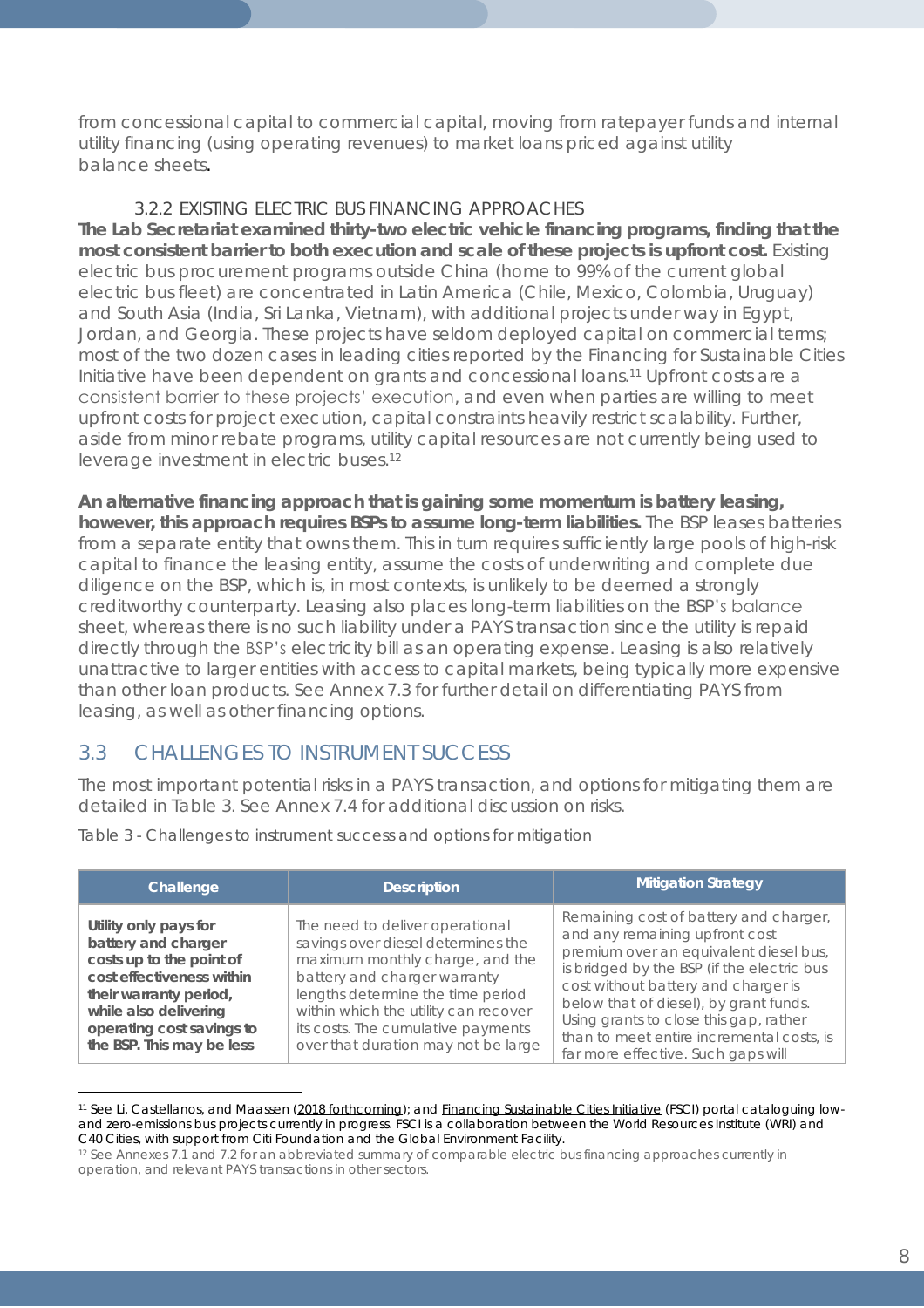| than the total cost of the<br>equipment.                   | enough to pay for the full cost of the<br>battery and charger.                                                                                                                                                                                                                                                                           | decline and close over time with battery<br>price declines.                                                                                                                                                                                                                                                                                     |
|------------------------------------------------------------|------------------------------------------------------------------------------------------------------------------------------------------------------------------------------------------------------------------------------------------------------------------------------------------------------------------------------------------|-------------------------------------------------------------------------------------------------------------------------------------------------------------------------------------------------------------------------------------------------------------------------------------------------------------------------------------------------|
| Insufficient warranty<br>length for battery and<br>charger | Electric vehicle batteries and<br>chargers are emerging technologies<br>with few heavy-duty transport<br>applications. Investors may be<br>concerned that the utility is<br>assuming high technology risks if the<br>battery and charger warranty does<br>not fully cover the required cost<br>recovery period.                          | Invite manufacturers to offer extended<br>warranties to ensure utilities do not bear<br>technology risk. Alternatively, equivalent<br>guarantee sought from export credit<br>agency of the equipment's country of<br>origin.                                                                                                                    |
| Perceived counterparty<br>risk                             | Risks can be perceived from the<br>perspective of:<br>(a) the lender (regarding the utility's<br>ability to meet debt obligations if<br>the BSP defaults on its electricity bill)<br>(b) the utility (regarding the BSP's<br>ability to pay and the effectiveness<br>of denial-of-service as a means of<br>ensuring security of payment) | Appropriate strategies, that address<br>perception of risk:<br>(a) utility establishes reserve fund to<br>meet unexpected shortfalls in cost<br>recovery program; or<br>(b) first-loss or equivalent guarantee on<br>an appropriate proportion of the PAYS<br>investment, taking effect if the utility is<br>unable to fully recover its costs. |

## *MARKET TEST AND BEYOND*

## **4. IMPLEMENTATION PATHWAY AND REPLICATION**

*PAYS is an effective near-term solution for procuring hundreds of electric buses in a single investment program. The measured benefits from initial programs will facilitate scaling up to the fleet level, and replication in other cities and regions.*

**An initial PAYS investment program for 100 electric buses can finance batteries and charging infrastructure,** and several promising locations in developing countries with good conditions for the innovation have already been identified.<sup>13</sup> The first PAYS transaction will reinforce understanding that PAYS for Clean Transport is a low-risk approach to financing electric buses that aligns the incentives of utilities, BSPs, investors, electric bus manufacturers, and city governments.

In order to ultimately purchase and deploy electric buses at scale using a PAYS mechanism in developing countries, there is need for both a program development process (ongoing through the Lab process), and an individual transaction path for a pilot and subsequent PAYS implementations.<sup>14</sup> We discuss steps and progress on each of these processes in the following sections.

#### 4.1 LAB PROGRESS TO DATE ON PAYS PROGRAM DEVELOPMENT

The analytical foundation laid by the Lab, and the field expertise of the instrument's proponent, Clean Energy Works, will cut the time and cost to implementers of PAYS and incountry partners approaching an initial application. Activities carried out by the Lab to date include:

 $\overline{a}$ 13 The size of a transaction can vary substantially based on actual fleet and retirement needs. In Section 5.1 "Quantitative Modelling" we have presented modeled results for a fleet of 100 buses in Santiago.

<sup>14</sup> The transaction path for a PAYS pilot does not necessarily need to follow the steps listed here.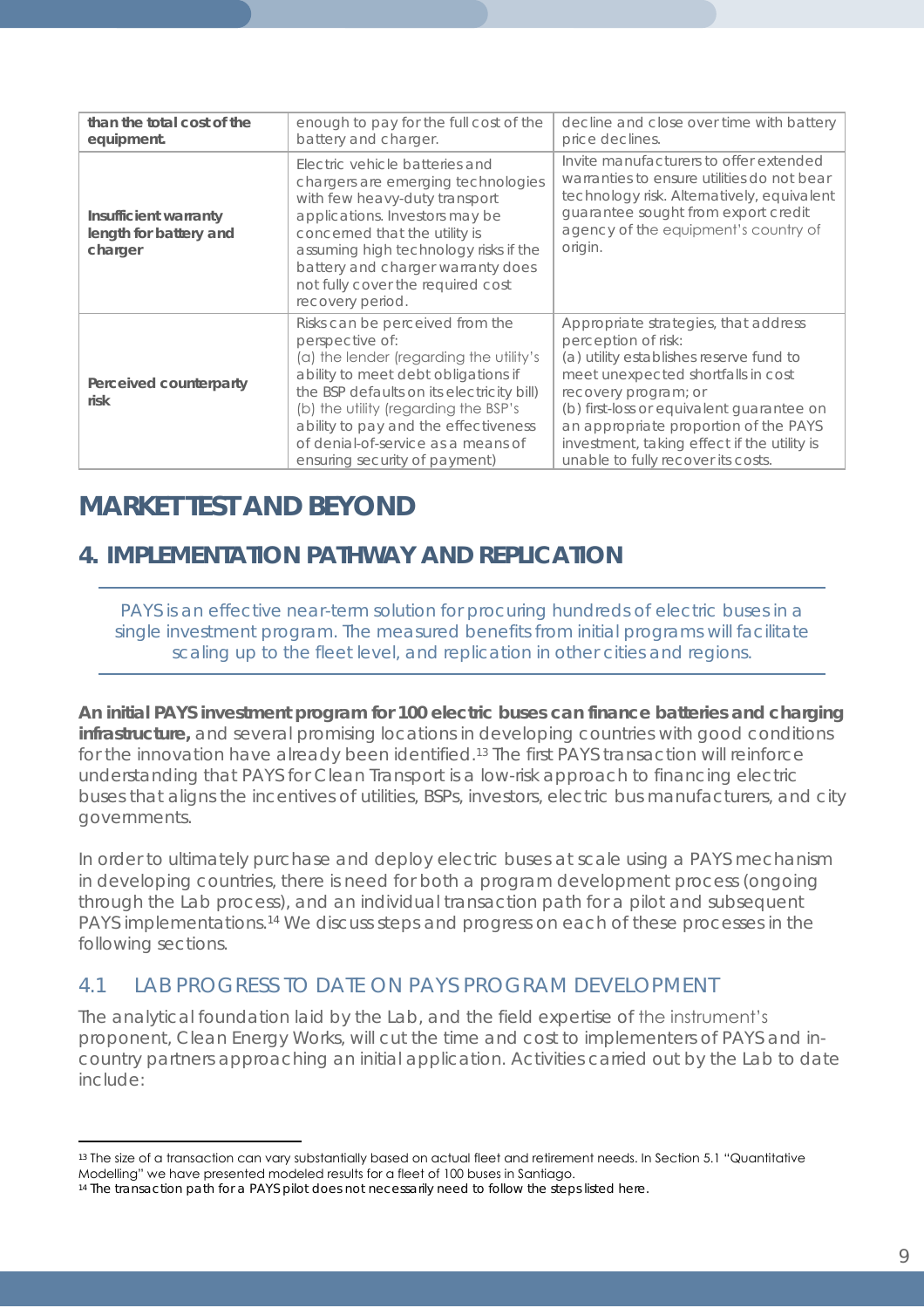- (1) Refining instrument mechanics and confirm with field experts how its attributes are different from comparable instruments or efforts to finance transit bus electrification.
- (2) Defining criteria for target geographies and key stakeholders, and apply these criteria to highlight a promising subset of target cities for initial implementation.
- (3) Creating program-level models of PAYS financial returns to different stakeholders, cost recovery periods, and financing needs and leverage, as well as models of GHG and local pollutant impact.
- (4) Tailoring city-specific implementations of the program model using publicly available data.

#### 4.2 TARGET CONTEXTS

The PAYS approach to overcoming the upfront cost barrier to electric bus adoption is compelling in many geographies around the world. However, because PAYS has not yet been applied to the clean transport sector in developing countries, we have focused on target contexts for implementation that include the following particularly desirable conditions:

- (1) Strong national and municipal policy support for electrification of transportation and/or reducing diesel pollution;
- (2) Comparatively high diesel prices and/or low electricity prices;
- (3) Creditworthy utilities;
- (4) Comparatively clean electricity grid with a low grid emissions factor;
- (5) Willing and able implementation partners who meet the criteria for engagement.

Based on these conditions, a number of cities were identified as promising contenders for a PAYS pilot. These include cities in Latin America (Santiago, Chile; Mexico City, Mexico; Bogotá, Colombia; Belo Horizonte, Brazil); Southern Africa (Cape Town); and the Middle East (Amman, Jordan). Advanced discussions are ongoing with potential implementation partners in Cape Town and Bogotá, and emerging interest in Ecuador, India, and Vietnam may lead to future opportunities.

#### 4.3 DEVELOPING THE TRANSACTION PATH IN A SPECIFIC LOCATION

The Lab identified several key steps for developing a city-specific PAYS program:

- (1) Engage relevant key stakeholders (utility, utility regulator, BSP, bus manufacturer, capital providers, and champions for clean transit), developing relationships and informal agreements.
- (2) Undertake localized financial and environmental impact analysis, informed by data from key stakeholders and with localized consideration of key sensitivities. <sup>15</sup> Present business case to BSP, utility, commercial capital provider(s), and if applicable, concessional capital provider.
- (3) Seek non-binding agreement with utility, bus manufacturer, BSP and capital providers to seek regulatory approval for a PAYS tariff and provide financing for a pilot project.
- (4) Advise utility on development and design of PAYS tariff and submit proposal to utility regulator for approval. Support stakeholder participation in review process as needed.
- (5) Seek agreement with BSP to opt in to the PAYS tariff if approved.
- (6) Obtain approval for the PAYS tariff from utility regulator.
- (7) Close binding agreements between all parties and participate in competitive procurement process for buses.

 $\overline{a}$ 

<sup>15</sup> See Annex 7.5 for details.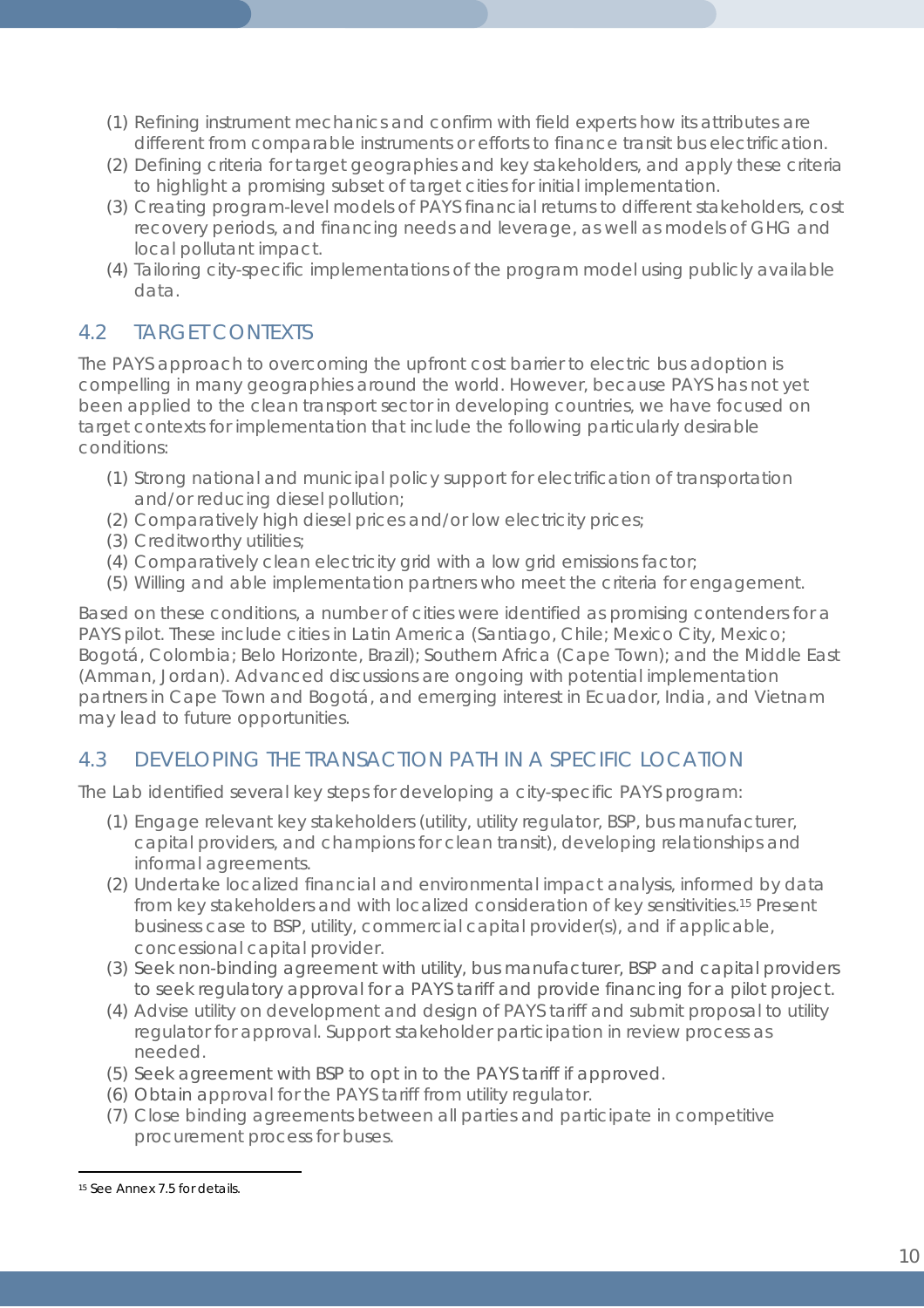(8) Take delivery of electric buses 12-15 months after orders are placed and begin operations; PAYS tariff and pilot is activated with bus delivery and runs through the end of the cost recovery process, depending on agreed terms.

Initial projects will use a simple debt instrument whereby the capital provider lends directly to the utility. This will restrict the first PAYS transactions to solvent utilities, since creditworthiness will be required for them to take on loans directly. Once the instrument has been demonstrated successfully, the concept can be extended to tackle cases where the utility is less creditworthy (e.g. most utilities in Southern Africa) using a project finance structure. This will likely involve a separate entity (Special Purpose Vehicle) holding the battery and charging infrastructure assets, insulating capital providers from weak utility balance sheets through a project finance structure.

Near-term implementation challenges include:

- Ensuring that the BSP can procure electric buses on competitive terms while also meeting any public sector requirements for domestic procurement (variable by country);
- Access to competitive local currency debt (preferred to avoid foreign exchange risk) at a cost appropriate to the low level of risk to the lender;
- Ensuring quick regulatory approval for the utility to offer the opt-in PAYS tariff.

Based on interviews with key stakeholders and prior PAYS experiences with regulatory approval processes, these challenges appear to be surmountable, and we do not expect them to present significant risks to successful implementation of an initial PAYS program. Lab members – particularly representatives of development banks in target geographies – will be similarly important in championing the concept within government and the private sector.

#### 4.4 THE TEAM

PAYS is an approach that could be championed by any of the actors that stand to gain from it. However, because it is a new model in the sector, in practice it does require a champion to get off the ground. Clean Energy Works (the primary proponent of PAYS, led by Dr. Holmes Hummel), has significant experience in designing and implementing PAYS in the energy efficiency sector, and specializes in providing advisory services to utilities and incountry partners to ensure the effective design and adoption of PAYS throughout the transaction path outlined in the following section.

#### 4.5 SCALING UP PAYS IMPLEMENTATION

**As the benefits of PAYS are proven in an initial pilot, implementation can be scaled in that same city or country.** A first PAYS transaction could target the purchase of ~100 electric buses – a fraction of the typical fleet size for a large city (e.g. roughly 1.5% of the current transit fleet in Santiago, Chile). Even at that scale, the initial pilot can demonstrate measurable benefits to all key stakeholders in the transaction (e.g., operational savings, cost recovery security, and other aspects of tariff design) and the benefits of clean transit to the city as a whole. The BSP in that city may then work with its utility to undertake a larger investment on PAYS terms, and/or the utility may choose to undertake similar clean bus investments in other cities in its service area. Once PAYS tariffs are commonly accepted, it will be quite easy to either scale the transaction in the same city, or to scale similar transactions within the service area of the same utility.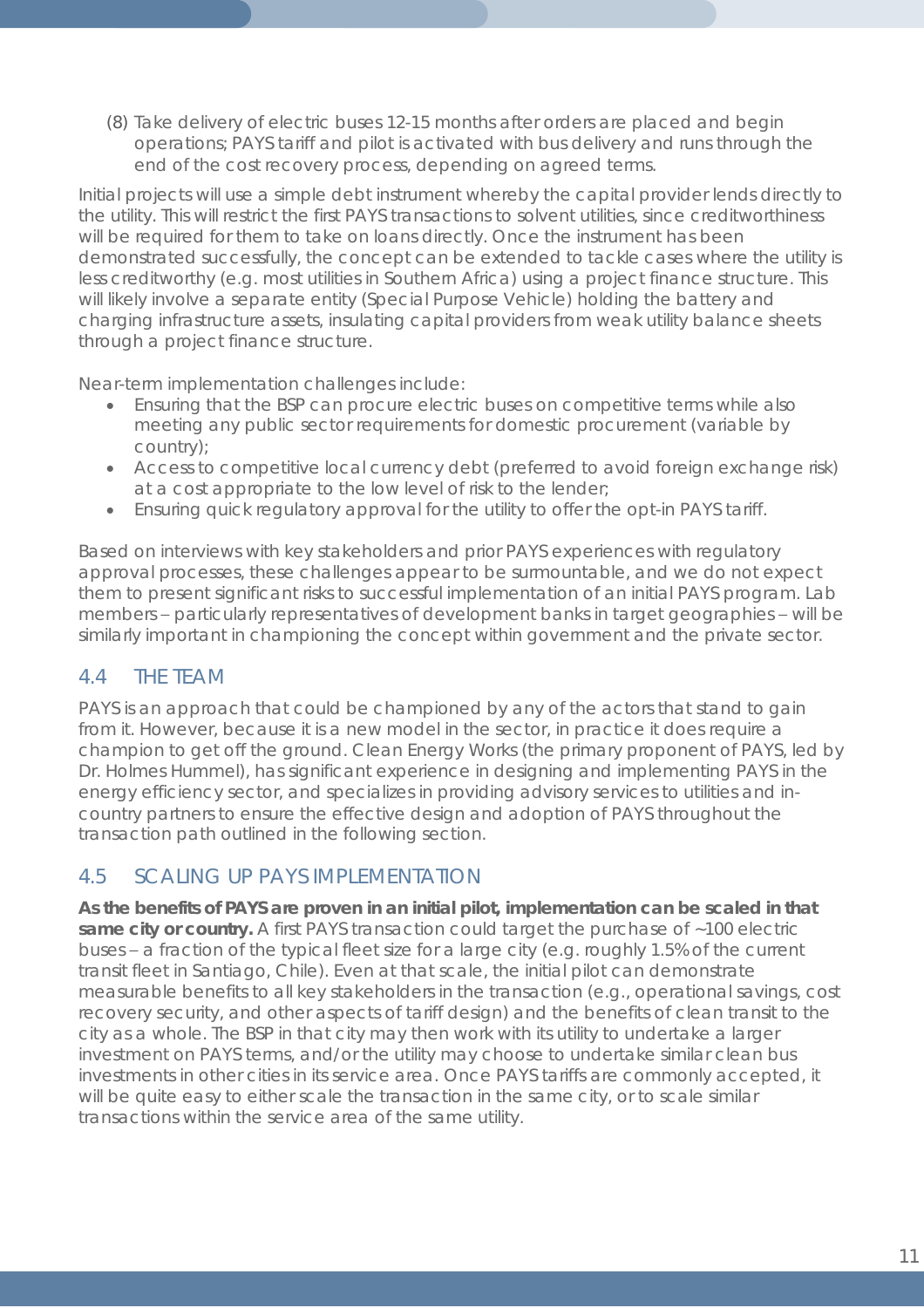#### 4.6 REPLICATION OF PAYS IN OTHER GEOGRAPHIES

**Subsequent PAYS transactions will grow in size, geographic breadth, and diversity of implementation partners.** As detailed in Figure 2, PAYS for Clean Transport can be modified to accommodate entities of varying balance sheet strength and creditworthiness. Implementation costs and technology costs will continue to fall, eliminating the need for concessional capital over time, and increasing the appeal of PAYS to cities, utilities, and BSPs around the world.





PAYS for Clean Transport's potential impact and scale will expand as markets for other types of EVs continue to grow, and as pressure for decarbonizing transport intensifies in concert with global climate goals and attempts to curb urban pollution.

#### **5. IMPACT**

*The total cost of ownership for an electric bus using PAYS is cheaper than diesel, leverages more than 70 dollars in private finance for every grant dollar provided, and dramatically reduces fleet GHG and urban pollutant emissions.* 

#### 5.1 QUANTITATIVE MODELLING

Lab Secretariat modeling has examined potential PAYS implementation against alternatives (diesel and upfront electric bus financing) in six different cities. The results presented in this section primarily reflect outputs from Santiago, Chile as a promising set of outcomes in terms of total cost of ownership, grant support, electricity sales, and other variables. See Annex 7.6 for detailed results from all cities.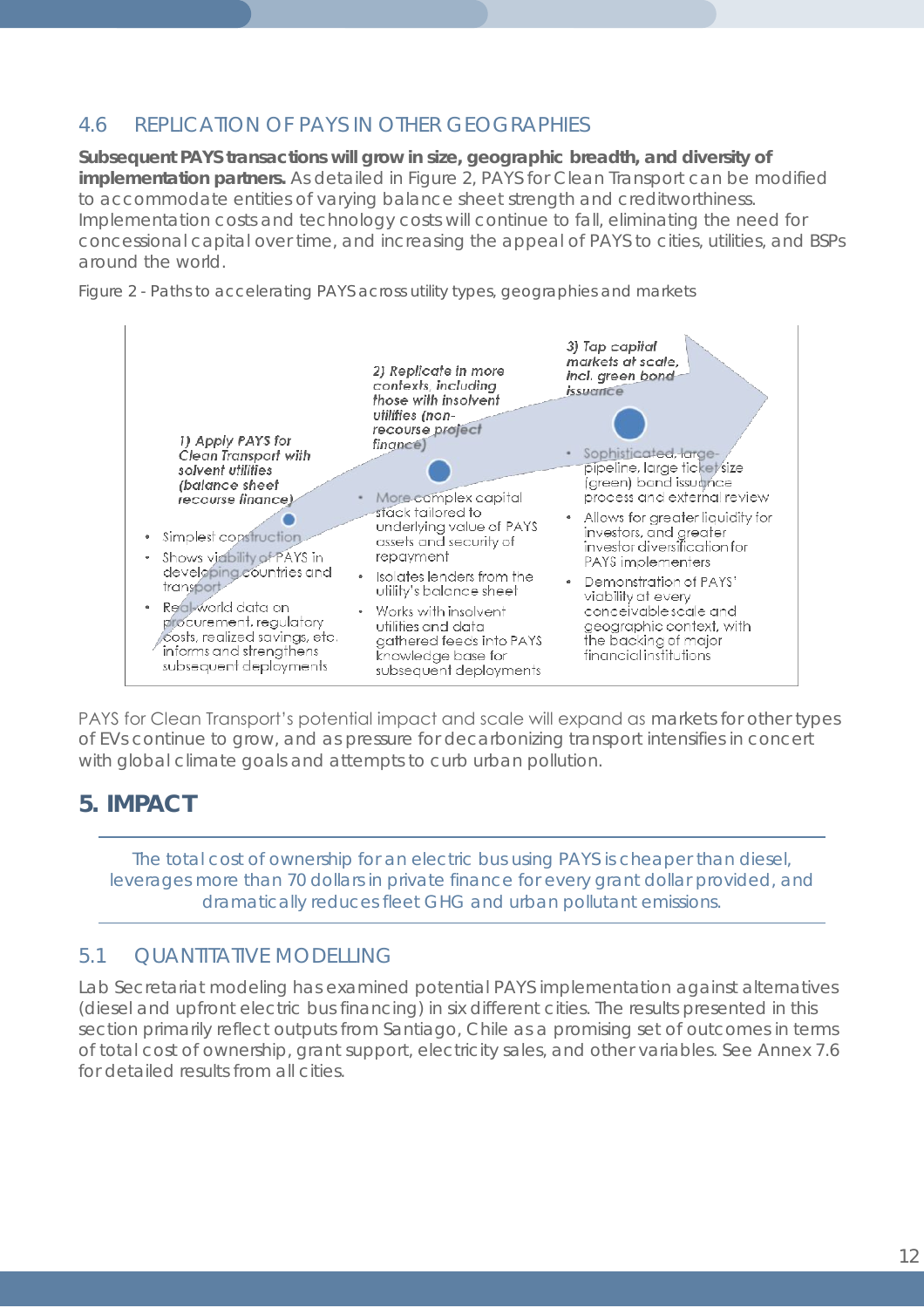*Figure 3 - Total cost of ownership for a 100-bus transaction in Santiago, Chile*



**Even under conservative assumptions of battery prices and capital costs,<sup>16</sup> the total cost of ownership of electric buses under a PAYS program is significantly less than that of diesel in most contexts.** Electric buses financed through PAYS are cheaper than diesel buses by about US\$ 104,000 over their lifecycle in the Santiago test case, detailed in Figure 3. This advantage will continue to grow as battery and other technology costs decline.

The PAYS programmatic-level modelling exercise undertaken here provides insight on PAYS viability in various cities. Key sensitivities that can eliminate the remaining gaps in viability include lengthier battery warranties (allowing the tariff to be extended) and greater annual mileage (increasing the operational savings of electric buses versus diesel, hence raising the maximum PAYS charge). The viability gap will decline over time regardless, as technology costs fall. See Annex 7.5 for recommendations on further customizing the modelling process to specific contexts.

**PAYS can deliver immediate operational savings to BSPs, while accelerating fleet electrification and multiplying the impact of grant funding by several times.** Because the amount that can be invested through a PAYS program is constrained by both the estimated net savings compared to a diesel bus, and by the warranty period of the equipment, there may still be a capital gap where the warranty periods are not long enough to allow the entire investment to be recovered through the PAYS tariff alone. In the Santiago example, the utility cannot recover the full cost of batteries and charger under the twin constraints of an eight-year tariff duration (aligned with currently available battery warranties) and a limit placed on the tariff such that electric bus operating expenses do not exceed 95% of the operating costs for diesel buses. The shortfall is US\$ 5,681 per bus.

**Bus electrification generates significant additional electricity sales revenues for utilities.** Electrification of buses in Santiago would generate additional utility revenues of about US\$ 256,000 per bus, or US\$ 25.6m (from the additional 1,216 MWh of electricity sold) over the useful life of 100 buses (see Figure 4). Utilities with surplus capacity may be willing to provide

 $\overline{a}$ 

<sup>16</sup> Even the most-recent battery cost data publicly-available typically trails actual market conditions by 12-15 months.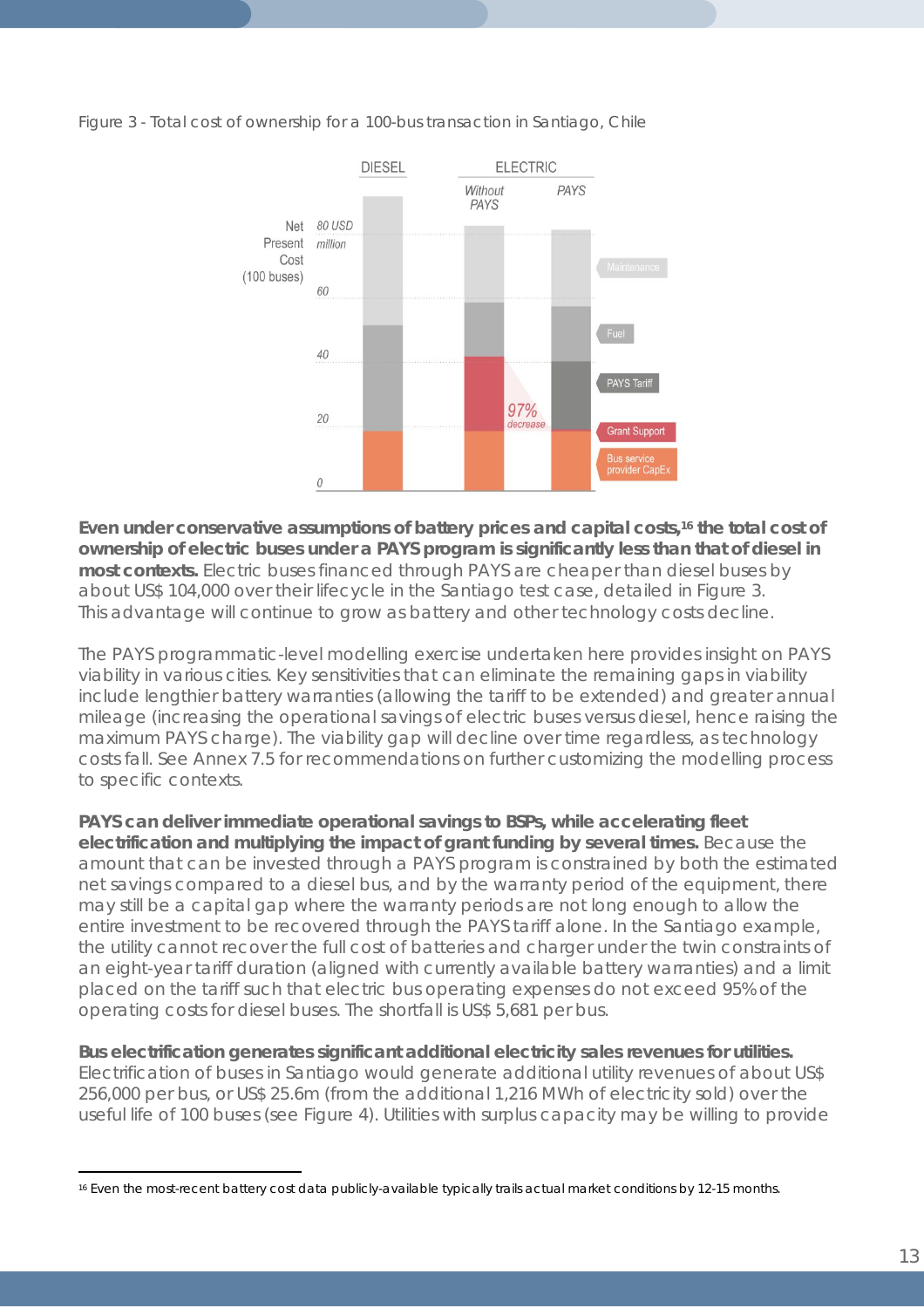incentive payments to BSPs to eliminate or significantly reduce the need for grant funding in order to facilitation participation in a PAYS electrification program and additional sales.



*Figure 4 – Nominal cash flows from BSP to utility, for a 100-bus transaction in Santiago, Chile*

#### 5.2 ENVIRONMENTAL AND SOCIAL IMPACT

**PAYS mobilizes capital for investment in electric buses that mitigates greenhouse gas emissions and reduces local urban air pollutants, contributing directly towards the achievement of the Paris Agreement Nationally Determined Contribution (NDC) targets**. In the Santiago case, 100 electric buses deliver  $62,000$  tons of  $CO<sub>2</sub>$  emissions reductions over twelve years, producing 45% less emissions than the diesel equivalent. Greenhouse gas emissions savings will grow over time as the resource portfolio for grid electricity gets cleaner. Replacing Santiago's entire fleet of more than 6,600 transit buses would yield over four million tons in CO<sub>2</sub> emission savings over an equivalent diesel fleet. Even when running on a carbonintensive electricity grid (e.g. South Africa), electric buses still produce 15% greenhouse gas emissions savings.<sup>17</sup> At scale, electric buses with 12-year lifetimes could produce far greater environmental impact (see Table 4).

If cities are to meet targets for decarbonization of public transport, the market for electric buses outside the U.S. and Europe alone will be 127,000 units a year, saving over 57 million tons of CO2, almost 13,000 tons of particulate matter and over 2.2 million tons of nitrogen oxides.

<sup>17</sup> Modeling relies on emissions factors from IGES (2018).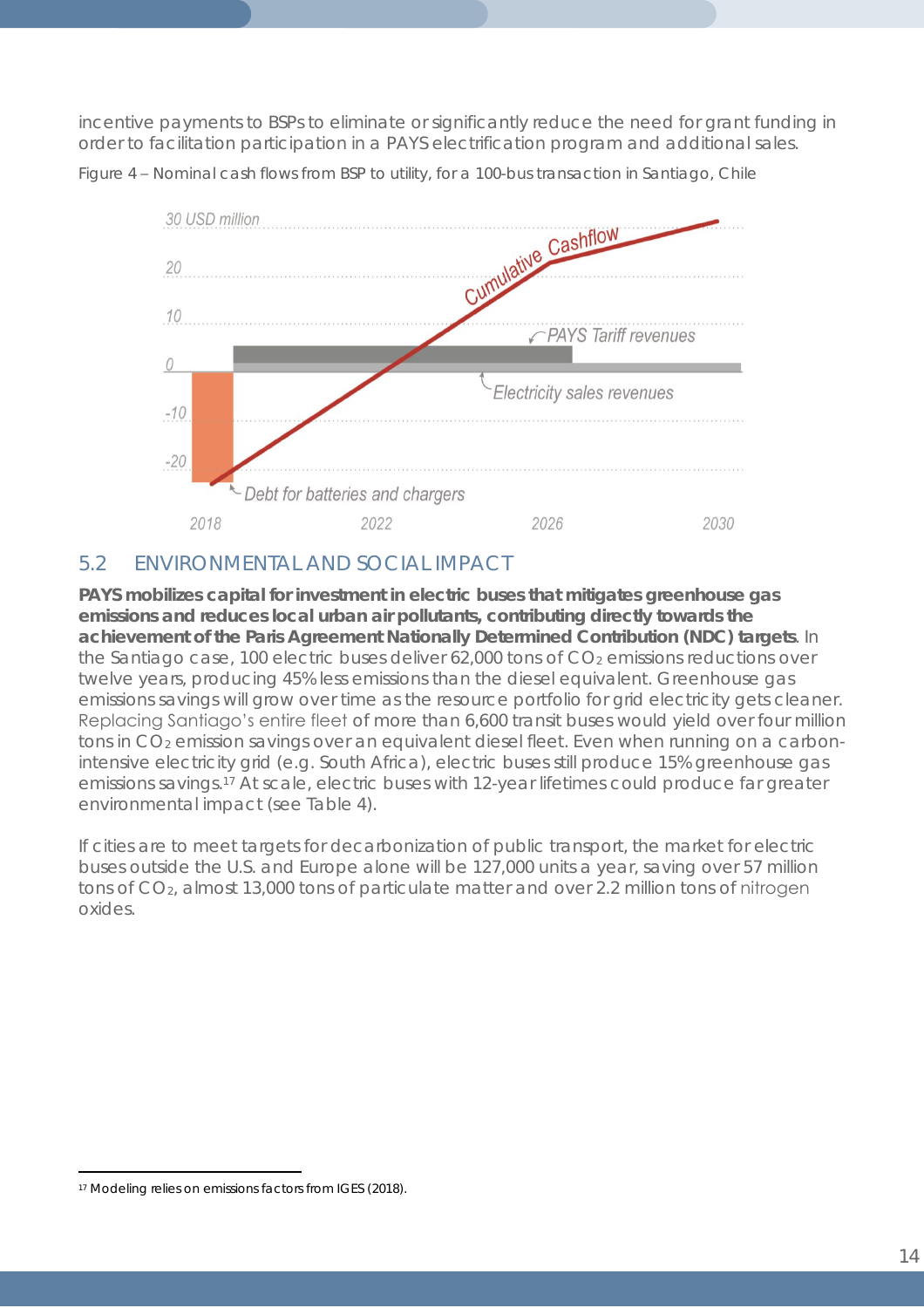*Table 4 - Environmental impact potential for PAYS for Clean Transport at scale*

| <b>Scale</b>                                                           | <b>Number</b><br>оf    | $CO2$ emissions<br>abated | <b>Local Pollutant emissions</b><br>abated (tons) <sup>20</sup> |                 |  |
|------------------------------------------------------------------------|------------------------|---------------------------|-----------------------------------------------------------------|-----------------|--|
|                                                                        | $b$ uses <sup>18</sup> | (million tons) $19$       | <b>PM 2.5</b>                                                   | NO <sub>x</sub> |  |
| Pilot program (Santiago)                                               | 100                    | 0.06                      | 5                                                               | 200             |  |
| <b>Fleet replacement (Santiago)</b>                                    | 6,646                  | 4.13                      | 350                                                             | 13,500          |  |
| Annual transit bus procurement (LatAm)                                 | 7,000                  | 5.56                      | 700                                                             | 124,000         |  |
| Annual transit bus procurement (global<br>excl. US and Western Europe) | 127,000                | 57.2                      | 12,900                                                          | 2,250,000       |  |

**Tailpipe emissions of certain local pollutants are entirely avoided.** The Santiago 100-bus fleet would generate emissions savings of 761 tons of carbon monoxide; 66 tons of hydrocarbons; 203 tons nitrogen oxides (NO<sub>x</sub>) and 5 tons fine particulate matter (PM 2.5). NO<sub>x</sub> and PM 2.5 have been particularly strongly linked to cardiopulmonary disease, asthma and lung cancer. Note that the figures given here are for the Santiago case, where the diesel bus fleet is relatively clean (meetings Euro VI emissions standards). The gains are much greater (particularly for particulate matter and carbon monoxide emissions) for cases where electric buses are replacing older, dirtier diesel fleets (see Annex 7.6). "Black carbon" is a particularly harmful component of particulate matter with a global warming impact of 900-3200 times that of  $CO<sub>2</sub>$  and severe human health impacts (Minjares, Wagner, and Akbar, 2014).

#### 5.3 PRIVATE FINANCE MOBILIZATION AND REPLICATION POTENTIAL

#### 5.3.1 PRIVATE FINANCE MOBILIZATION

**PAYS will use capital at market rate terms to finance the vast majority of its investments and will leverage significantly greater private capital over time** as (1) the difference in the total cost of ownership between electric and diesel buses falls, then disappears (likely within the next few years) and (2) warranty coverage for batteries and charging stations are offered over longer periods, allowing a greater proportion of electric bus costs to be recovered through the PAYS tariff.

**In Santiago, each dollar of PAYS grants leverages more than 70 dollars of private investment in electric buses, vastly exceeding equivalent grant leverage from non-PAYS programs**. Grant funding of US\$ 568,000 would catalyze a utility investment of US\$ 23 million in the purchase of 100 buses that cost a total of US\$ 42 million. By comparison, the same amount without PAYS would be able to cover the full upfront cost premium for just 1.4 buses, and meeting the additional upfront costs for 100 electric buses directly would cost a grant provider upwards of US\$ 25 million. PAYS reduces this grant need by 97% (see Annex 7.6).

#### 5.3.2 MARKET DYNAMICS

**An initial deployment of 100 electric buses in Santiago through a PAYS investment program would represent a small fraction of the regional market** (~1.4% of the estimated 7,000 transit buses sold annually in Central and Latin America in 2016), and a miniscule portion of the overall global transit bus market of over 145,000 buses sold in in 2016, of which 127,000 were sold outside the U.S. and Western Europe (Freedonia Group, 2017).

<sup>18</sup> Santiago figures: See [Global Mass Transit Report](https://www.globalmasstransit.net/archive.php?id=28637) (2017). Regional and global figures: Freedonia Group, 2017.

<sup>19</sup> Country and regional average emissions factors from IGES, 2018.

<sup>20</sup> Based on conservative assumption that current diesel fleets in Santiago are Euro VI standard, and average diesel fleet regionally and globally are Euro IV standard.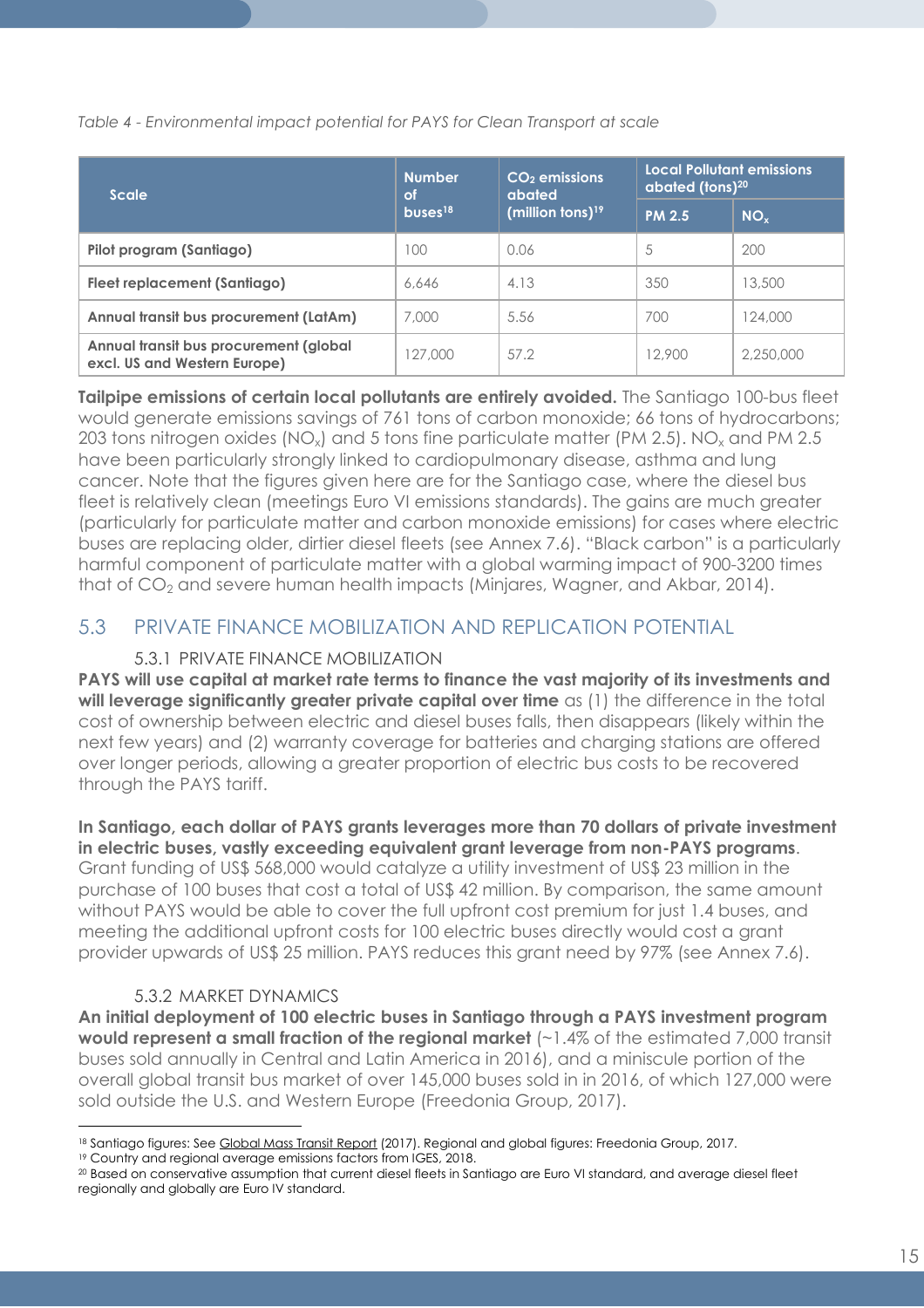**As the benefits of PAYS become more widely accepted it can accelerate critical changes in growing Latin American and global transit bus markets.** Demand for transit buses in Latin America is projected to nearly double between 2016 and 2021, and grow annually at a compound growth rate of roughly 12.7% (Freedonia Group, 2017). Under the status quo today, the majority of these new buses purchased in growing transit bus markets – both in Latin America and globally -- will be diesel buses that lock in future emissions for more than a decade. PAYS can help to disrupt this status quo by solving some of the most important challenges to financing and deploying electric buses at scale around the world.

## **6. KEY TAKEAWAYS**

**Innovative:** PAYS applies an approach tested and proven in other sectors to electric buses for the first time. It addresses the key barriers to electric bus deployment by providing lowcost, low-risk financing for electric buses through the right entities (utilities) with the right financing options (stronger balance sheets) and payment security (established electric bills).

**Financially Sustainable:** PAYS is financially sustainable, relying primarily on commercial capital, and uses a small fraction of the concessional finance per bus compared with similar initiatives, even at pilot stage. Near-term technology cost decreases will make electric buses with PAYS competitive without any grant support in certain markets, and when applied in combination with project finance vehicles that are fit for use with less-creditworthy utilities, PAYS for clean transport may be applicable in numerous markets throughout the developing world.

**Catalytic:** An initial application of PAYS for clean transport in Santiago, Chile, to a 100-bus transaction, would leverage more than 70 dollars of private finance for every 1 dollar of grant support, while delivering tangible environmental benefits and dramatically reducing grant requirements. An initial successful PAYS for clean transport application for transit buses will pave the way for PAYS terms to be offered by more utilities and reach a larger share of the transportation sector. Electrifying transit bus procurement in developing world cities alone would reduce  $CO<sub>2</sub>$  emissions by an estimated 57 million tons per year, with many more reductions possible as the instrument is applied in additional locations and to more vehicle types.

**Actionable:** PAYS delivers financial and environmental benefits around the world and an initial application could be implemented quickly in many places, with city governments, utilities, banks, bus manufacturers, and consultants aligned to help implement and scale it over time.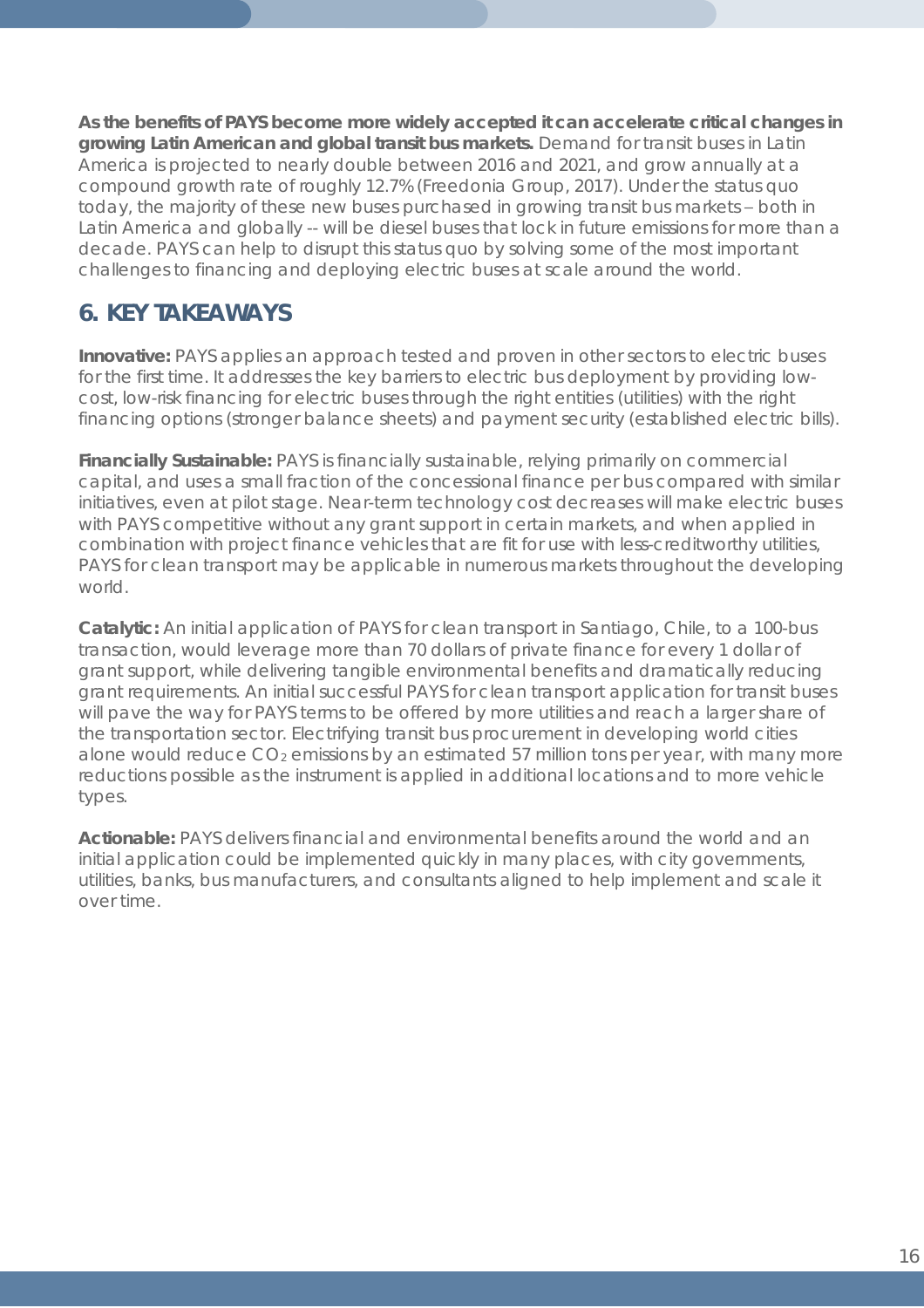## **7. ANNEX**

## 7.1 SUMMARY OF COMPARABLE INSTRUMENTS REVIEWED

| <b>Project Title</b>                                        | Location                  | <b>Description</b>                                                                               | Barriers to scale                                                                                    | Financing<br>source                                                                   | No. of<br>buses |  |
|-------------------------------------------------------------|---------------------------|--------------------------------------------------------------------------------------------------|------------------------------------------------------------------------------------------------------|---------------------------------------------------------------------------------------|-----------------|--|
| <u>Transantiago</u><br><b>Electric Bus</b><br>Program       | Santiago,<br>Chile        | Public<br>procurement via<br>tender                                                              | High upfront cost<br>No path to<br>ownership of<br>charging<br>infrastructure                        | City<br>government<br>(buses)<br>Utility<br>(charging<br>infrastructur<br>$\in)$      | 90              |  |
| <b>BMTC Electric</b><br><b>Bus Tender</b>                   | Bengaluru,<br>India       | Public<br>procurement via<br>tender for<br>purchase,<br>deployment &<br>operation of buses       | High upfront cost                                                                                    | Private<br>investors                                                                  | 150             |  |
| Eje 8 Sur Green<br>Corridor                                 | Mexico<br>City,<br>Mexico | Technical study for<br>electric bus<br>corridor                                                  | High upfront cost<br>Under-capitalized<br><b>BSP</b>                                                 | [TBC]<br>Ministry of<br>Finance<br>Private<br>capital<br>Developme<br>nt banks        | $-50$           |  |
| Bogotá<br><u>Fechnological</u><br>Transformation<br>Program | Bogotá,<br>Colombia       | Hybrid and electric<br>bus procurement<br>for Transmilenio<br>fleet                              | High upfront cost<br>Perceived<br>technology risk<br>Lack of<br>maintenance<br>suppliers/expertise   | Concession<br>al long-term<br>loans                                                   | 300             |  |
| <b>Alexandria</b><br><b>Electric Bus</b><br><u>Tender</u>   | Alexandria,<br>Egypt      | Public<br>procurement via<br>tender                                                              | High upfront cost<br>Competition from<br>second-hand diesel<br>buses<br>Low diesel fuel cost         | Chinese<br>Developme<br>nt Bank<br>(concession<br>al loans)                           | 15              |  |
| Low Carbon Bus<br><b>Fund</b>                               | Vietnam                   | Low Carbon Bus<br>fund covers<br>incremental<br>electric bus costs<br>with phase-out<br>approach | High upfront cost<br>Lack of supporting<br>infrastructure<br>Lack of government<br>planning capacity | Ministry of<br>Environment<br>and<br>Transport<br><b>NAMA</b><br>facility<br>(grants) | 250             |  |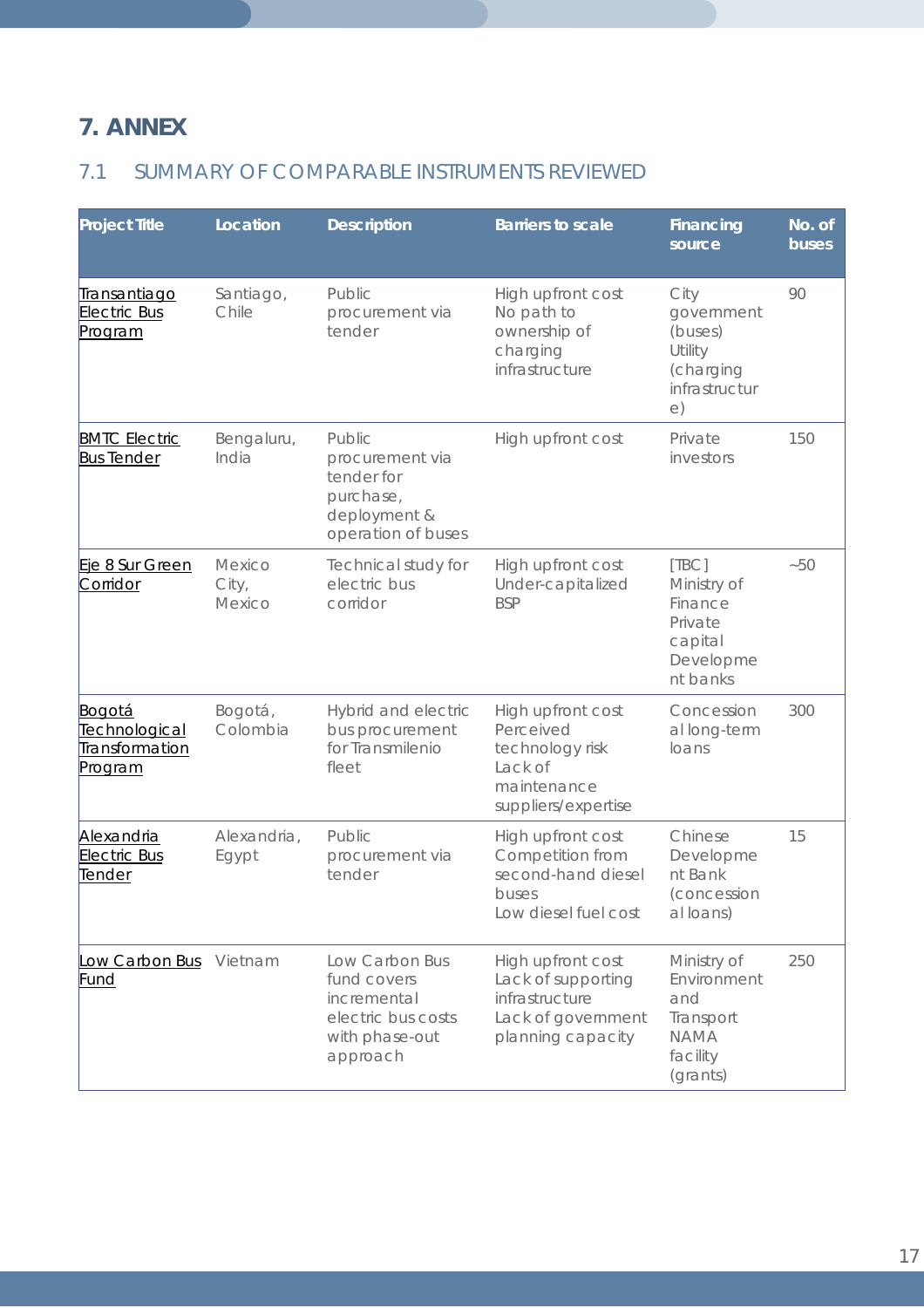#### 7.2 SUMMARY OF MAJOR PREVIOUS PAYS TRANSACTIONS IN OTHER SECTORS<sup>21</sup>

| Program<br>Name                                          | Location          | <b>Start</b><br>Year | Description                                                                                                                                                           | Financing sources                                                                                                                                                                   |
|----------------------------------------------------------|-------------------|----------------------|-----------------------------------------------------------------------------------------------------------------------------------------------------------------------|-------------------------------------------------------------------------------------------------------------------------------------------------------------------------------------|
| SmartSTART <sup>®</sup>                                  | New<br>Hampshire  | 2002                 | US\$ 10.8m utility-led energy<br>efficiency PAYS program led<br>by regional utility Eversource,<br>and a US\$ 0.2m pilot led by an<br>electric cooperative.           | Utility conservation<br>budget funded by<br>ratepayers and re-use of<br>revenue from PAYS<br>charges                                                                                |
| Solar Saver<br>Pilot                                     | Hawaii            | 2007                 | US\$ 2.9m solar water heater<br>PAYS pilot program funded for<br>3 years. Oversubscribed by<br>demand within 2 years.                                                 | Internal utility financing<br>from Conservation<br><b>Budgets funded by</b><br>ratepayers                                                                                           |
| How\$mart                                                | Kansas            | 2008                 | US\$ 14.6m utility-led energy<br>efficiency PAYS program. Tariff<br>capped at 90% of savings.                                                                         | Various third-party<br>sources                                                                                                                                                      |
| How\$martKY                                              | Kentucky          | 2011                 | US\$ 2.3m third party-operated<br>PAYS for buildings program<br>operated by coalition of<br>electric cooperatives.                                                    | Various third-party<br>sources                                                                                                                                                      |
| <b>Windsor</b><br><b>Efficiency</b><br>PAYS <sup>®</sup> | California        | 2012                 | US\$ 0.6m town/utility-led PAYS<br>for water use and efficiency in<br>buildings, reaching half of<br>multi-family buildings.                                          | Utility operations                                                                                                                                                                  |
| Upgrade to<br>\$ave                                      | North<br>Carolina | 2015                 | US\$ 2.3m residential energy<br>efficiency PAYS program in a<br>persistent poverty area, led by<br>Roanoke Electric.                                                  | US Dept. of Agriculture<br>Energy Efficiency and<br>Conservation Loan<br>Program                                                                                                    |
| <b>HELP PAYS®</b>                                        | Arkansas          | 2016                 | US\$ 2m utility-led efficiency<br>portfolio that includes energy<br>efficiency and demand<br>management upgrades, with<br>solar now under consideration.              | Non-concessional loans<br>from Cooperative<br><b>Finance Corporation</b><br>based on balance sheet                                                                                  |
| <u>UJALA LED</u><br><u>bulb</u><br>program               | India             | 2015                 | Distribution of 237 million LED<br>bulbs, later expanded to street<br>lights, fans, and water and<br>sewage pumps. Endorsed by<br>IEA as example of best<br>practice. | Commercial capital and<br>multilateral loans with<br>credit enhancements<br>(World Bank, GEF), with<br>~30% equity capital from<br><b>Energy Efficiency Services</b><br>Ltd (EESL). |

 $\overline{a}$ <sup>21</sup> For a detailed analysis of PAYS programs in the United States, see Hummel, H. and H. Lachman, 2018 (forthcoming). "What is inclusive financing for energy efficiency, and why are some of the largest states in the country calling for it now?". *2018 Summer Study on Energy Efficiency in Buildings*, American Council for an Energy-Efficient Economy.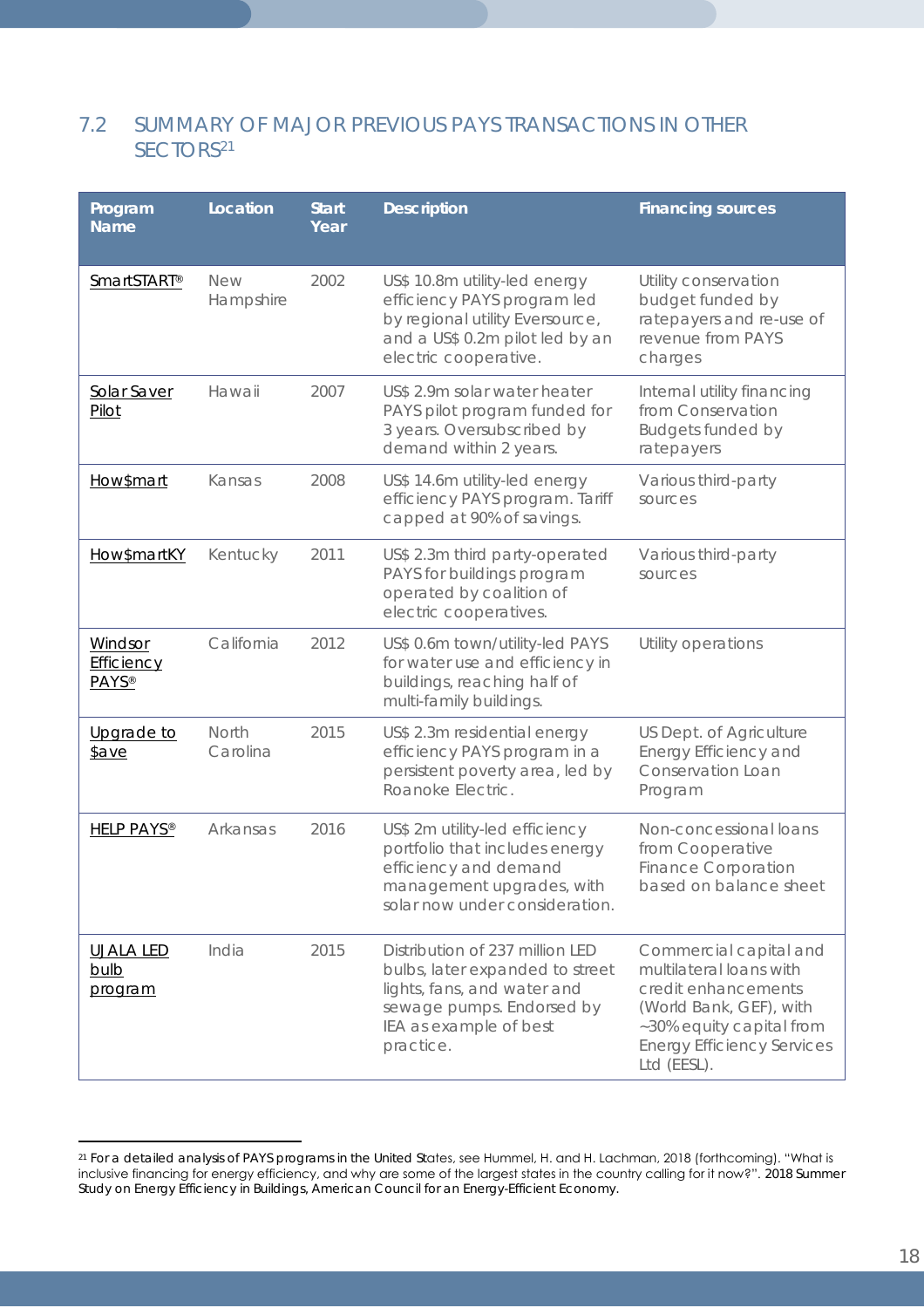#### 7.3 DIFFERENTIATING PAYS FROM TRADITIONAL LEASES, LOANS, AND GRANTS

Leasing is the most commonly proposed alternative to PAYS.

In a leasing model, a separate entity or fund would usually purchase and own the buses, then lease them to the bus company (though it is possible that manufacturers could lease them to customers directly without external financing). While the principle of shifting upfront cost to an operating expense is similar to PAYS, leasing is more limited in terms of the markets it can be applied to and the stakeholders engaged.

Leasing is often most appropriate for markets with sufficient pools of risk capital to raise the fund that purchases the buses. More importantly, a lease still places a long-term liability on the BSP's balance sheet, and is also more sensitive to the strength of the BSP's balance sheet. This is not the case in a PAYS transaction, since the utility's investment is repaid directly through the electricity bill, payments towards which are not considered liabilities. Leasing is also unattractive to larger entities with access to capital markets, since the terms are usually inferior to those they have access to through a traditional loan.

Chinese electric bus manufacturer BYD and capital provider Generate Capital recently announced a joint venture to lease entire electric buses.<sup>22</sup> While the program is not yet operational, the barriers to implementation in developing world contexts applicable to battery leasing are still present and may even be intensified due to the larger capital requirements for the leasing entity.

Loans are a good option for entities with good access to capital markets, but still impose significant long-term liabilities on the BSP's balance sheet. Since BSPs are typically less creditworthy and have less (or no) access to capital markets, a direct loan would be more expensive than a utility-financed PAYS tariff. By shifting the capital investment to a creditworthy utility (which can either self-finance or borrow at lower rates), the PAYS system lowers overall financing costs, transforms the BSP's long-term liability into an electric bill payment, and isolates lenders from the BSP's balance sheet.

Grants, rebates and tax credits have historically been a popular means of meeting the incremental upfront costs of electric buses.<sup>23</sup> The sums involved are significant: in the Santiago case, the grant funding needed to meet the incremental costs of 100 electric buses is US\$ 23.2 million without a PAYS system, and under US\$ 3.5 million with it. The PAYS system dramatically reduces the need for grant funding by leveraging utilities' interest in transport electrification to meet the majority of this incremental cost.

 $\overline{a}$ <sup>22</sup> Martin, C., 2018. "Buffett-backed BYD forms venture to lease electric buses." Bloomberg.

<https://www.bloomberg.com/news/articles/2018-07-10/buffett-backed-byd-forms-venture-to-lease-electric-buses-in-u-s> <sup>23</sup> See **Financing Sustainable Cities Initiative (FSCI) portal.**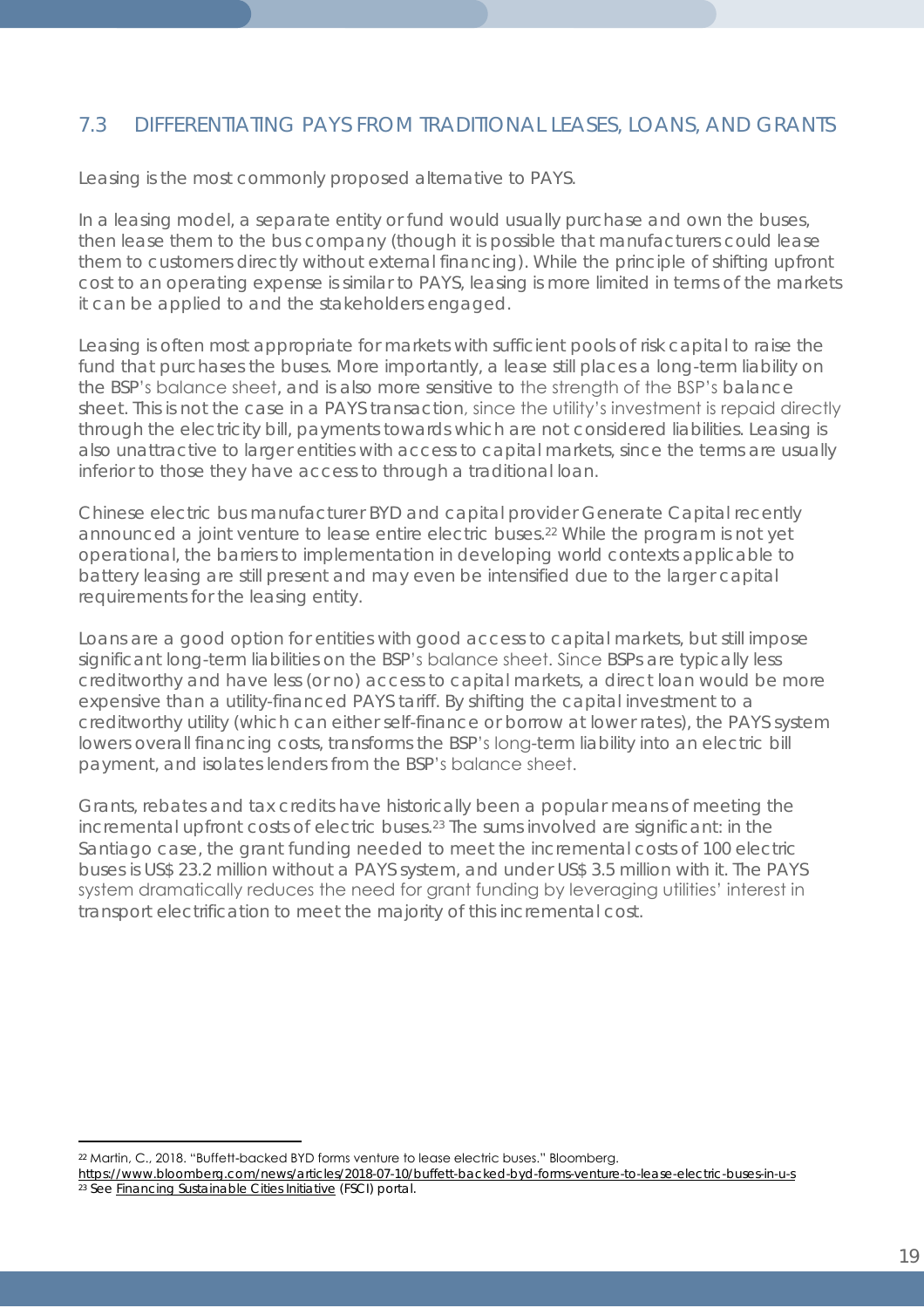## 7.4 ADDITIONAL RISKS RELEVANT TO FINANCING FOR ELECTRIC BUSES

| <b>Risk</b>                           | Description                                                                                                                    | <b>Risk</b><br><b>Bearer</b> | <b>Mitigation Options</b>                                                                                                                                               |
|---------------------------------------|--------------------------------------------------------------------------------------------------------------------------------|------------------------------|-------------------------------------------------------------------------------------------------------------------------------------------------------------------------|
| Grid<br>robustness                    | Utility cannot meet demand<br>for additional electricity<br>supply                                                             | <b>BSP</b>                   | None: If utility is unable to<br>guarantee service, this pre-<br>empts financing for additional<br>loads.                                                               |
| Electricity<br>prices                 | Rate structures can affect the<br>instrument's value proposition                                                               | BSP, utility                 | Base PAYS charge on current<br>electricity rate, and<br>encourage utility adoption of<br>smart charging rates                                                           |
| Maintenance<br>savings<br>uncertainty | Sensitivity analysis required to<br>compensate for relative lack<br>of data for electric bus<br>maintenance costs              | BSP, utility                 | Robust modelling to<br>demonstrate flexibility of<br>value proposition under<br>different scenarios                                                                     |
| Foreign<br>exchange<br>risk           | [If applicable] Unfavorable FX<br>fluctuations may affect utility<br>obligations to lender if loan<br>not in domestic currency | Utility                      | Use internal FX hedging<br>facility or solicit from Export<br>Credit Agency / primary<br>lender                                                                         |
| <b>BSP</b><br>existential<br>risk     | If BSP ceases operations, cost<br>recovery must transfer to the<br>provider that replaces it                                   | Utility                      | Link cost recovery to the<br>metered location, not the<br>specific bus provider, and<br>ensure utility ownership stake<br>in the equipment is<br>recognized by new BSP. |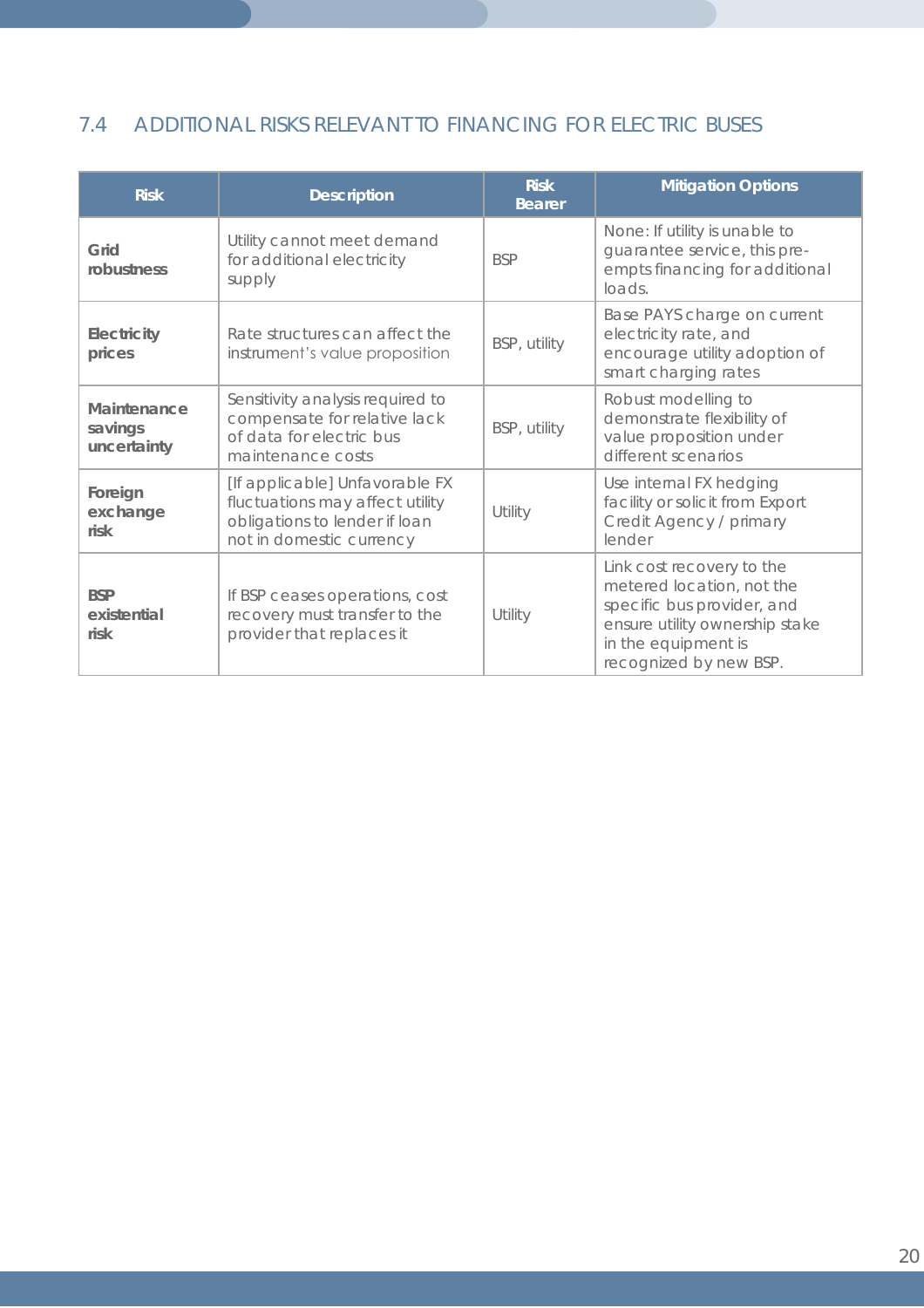#### 7.5 MODELLING AND DUE DILIGENCE CONSIDERATIONS

The modelling undertaken for this paper is intended to represent the general case for PAYS to Clean Transport. For robustness, the model explicitly uses very conservative assumptions on the benefits of electric buses. The actual capital and operating costs of both electric and diesel buses are highly city-specific, however, and in some cases can materially affect the analysis. Some key variables to consider are listed below:

- **Fuel economy for diesel buses**. This can vary substantially according to the route, elevation change, usage cycle and average speed of a bus, by as much as 50%.
- **Average annual mileage.** Operating costs for fuel and maintenance (hence also tariff payments) are highly sensitive to the vehicle miles traveled each year. This will vary by city but large cities with long service hours typically see their transit buses travel 75,000-85,000 kilometers per year.
- **Capital costs for diesel and electric buses.** Capital costs vary widely across different country and city contexts, influenced by factors including import restrictions and tariffs, in-country manufacturing availability and technical/safety requirements for buses in each jurisdiction.
- **Staggered charging.** We have assumed conservatively that there is one charger needed per bus, and at least one point each month where all the buses in a given fleet are charging at the same time. To reduce demand charges by avoiding large peak loads, the operator may employ smart charging responsive to pricing, schedule staggered charging, or install supplemental stationary storage at the charger stations.
- **Electricity rate schedules.** We have included volumetric and demand charges in onand off-peak variants, but different utilities will offer different rate structures that may include a range of time-of-use prices, as well as fixed charges. We have assumed that the charging stations are placed on an existing meter and the tariff is added on top of the existing electricity bill for that meter.
- **Local incentives and procurement regulations.** Incentives (e.g. tax breaks) provided to electric bus manufacturers and purchasers will vary from country to country and even city to city. In addition, some countries impose restrictions on the content of public sector contract that can be sourced from abroad, requiring that a certain percentage of the contract's value be produced domestically to qualify.
- **Concessional or subordinated debt.** If the cost of capital is too high, the utility can seek concessional capital (e.g. from regional development banks) or offer a subordinated or first-loss debt position within the capital stack in order to reduce its overall cost of capital.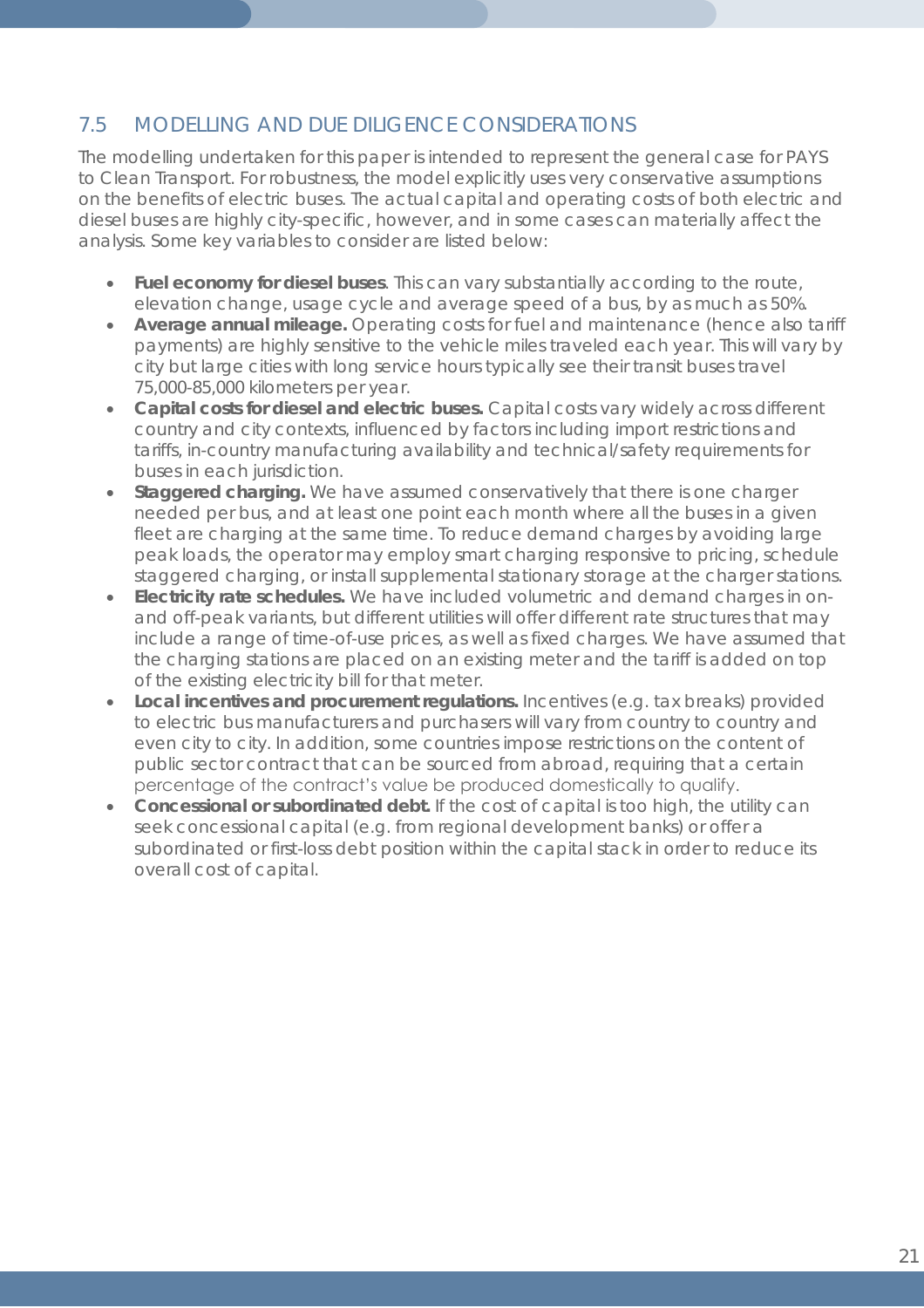#### 7.6 MODELLING RESULTS FOR A PAYS PROGRAM IN SIX MAJOR CITIES

| City              | No. of<br><b>Buses</b> | <b>Total Cost of</b><br>Ownership<br>advantage of<br>electric bus<br>with PAYS over<br><b>Diesel</b><br>(\$000/bus) <sup>24</sup> | Grant support required to meet<br>incremental electric bus costs<br>(\$000/bus) |                     | Ratio of grant<br>support to private<br>finance                   |                        | Utility             |                                                          | <b>Emissions</b><br>Avoided (tons) |                 |                  |                 |
|-------------------|------------------------|-----------------------------------------------------------------------------------------------------------------------------------|---------------------------------------------------------------------------------|---------------------|-------------------------------------------------------------------|------------------------|---------------------|----------------------------------------------------------|------------------------------------|-----------------|------------------|-----------------|
|                   |                        |                                                                                                                                   | Without<br>PAYS <sup>25</sup>                                                   | With<br><b>PAYS</b> | Percent<br>reduction in<br>grants With vs.<br><b>Without PAYS</b> | Without<br><b>PAYS</b> | With<br><b>PAYS</b> | <b>Electricity</b><br>sales<br>revenue,<br>total (US\$m) | Cost of<br>capital                 | CO <sub>2</sub> | <b>PM</b><br>2.5 | NO <sub>x</sub> |
| Santiago          | 100                    | 104                                                                                                                               | 232                                                                             | 6                   | 97%                                                               | 0.8:1                  | 73:1                | 25.6                                                     | 6.0%                               | 62,000          | 5                | 200             |
|                   |                        |                                                                                                                                   |                                                                                 |                     |                                                                   |                        |                     |                                                          |                                    |                 |                  |                 |
|                   |                        |                                                                                                                                   |                                                                                 |                     |                                                                   |                        |                     |                                                          |                                    |                 |                  |                 |
| Amman             | 75                     | $-121$                                                                                                                            | 400                                                                             | 259                 | 35%                                                               | 1:1                    | 2:1                 | 40.4                                                     | 7.9%                               | 52,500 105      |                  | 4,900           |
|                   |                        |                                                                                                                                   |                                                                                 |                     |                                                                   |                        |                     |                                                          |                                    |                 |                  |                 |
| Bogota            | 100                    | $-47$                                                                                                                             | 280                                                                             | 129                 | 54%                                                               | 0.7:1                  | 3:1                 | 22.3                                                     | 8.3%                               | 55,200          | 5                | 180             |
| Belo<br>Horizonte | 100                    | 10                                                                                                                                | 280                                                                             | 62                  | 78%                                                               | 0.7:1                  | 7:1                 | 18.2                                                     | 8.1%                               | 83,800          | $\overline{4}$   | 170             |
|                   |                        |                                                                                                                                   |                                                                                 |                     |                                                                   |                        |                     |                                                          |                                    |                 |                  |                 |
| Cape Town         | 100                    | 169                                                                                                                               | 280                                                                             | 26                  | 91%                                                               | 0.7:1                  | 17:1                | 14.3                                                     | 11.83%                             | 21,000          | 10               | 1,800           |
|                   |                        |                                                                                                                                   |                                                                                 |                     |                                                                   |                        |                     |                                                          |                                    |                 |                  |                 |
| Mexico City       | 100                    | 130                                                                                                                               | 180                                                                             | $\bigcirc$          | 100%                                                              | 1.1:1                  | n/a                 | 20.0                                                     | 8.9%                               | 96,000          | 10               | 1,800           |

These results demonstrate that at a 100-bus scale, electric buses with PAYS are already cheaper over their lifecycle than diesel buses in some cities. Electric buses with PAYS support require far less grant funding to be viable, and are a significantly more effective use of grant funds, also leveraging a greater proportion of private finance than a non-PAYS transaction. PAYS generates substantial revenues for the utility and supports tens of thousands of tons of CO<sub>2</sub> emissions reductions, in addition to reductions in tailpipe emissions of harmful fine particulates and nitrogen oxides.

<sup>24</sup> A positive (negative) number indicates that electric buses with PAYS have a lower (higher) total cost of ownership than diesel.

<sup>25</sup> This column captures the difference in upfront capital expenditure for an electric bus including batteries and charger, and an equivalent diesel bus -- which is the presumed amount of grants required in a non-PAYS scenario.